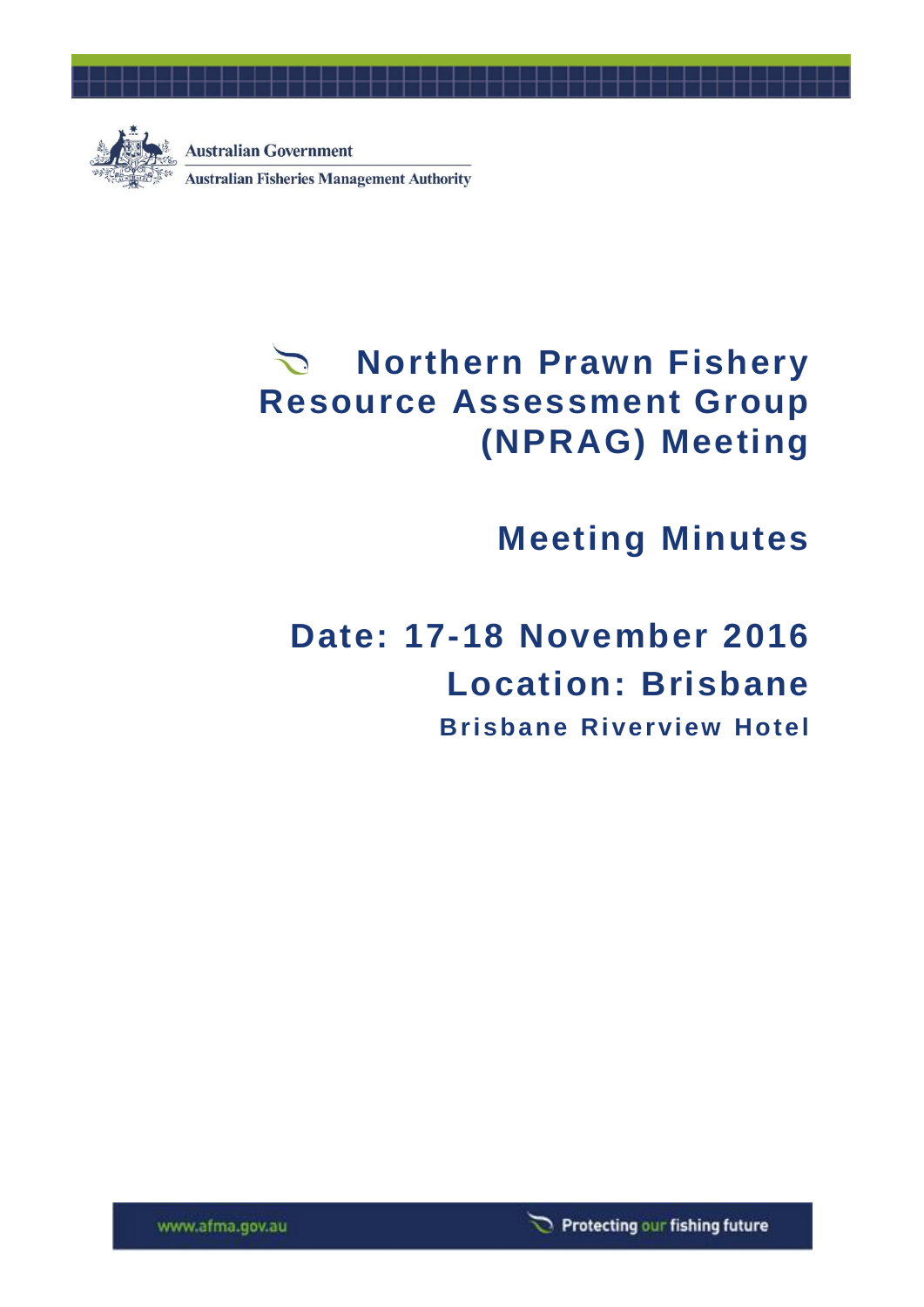| <b>Thursday 17 November 2016</b> |                                         |  |  |
|----------------------------------|-----------------------------------------|--|--|
| <b>Name</b>                      | Membership (type i.e. chair etc.)       |  |  |
| lan Knuckey                      | Chair                                   |  |  |
| Michael O'Brien                  | <b>Industry Member</b>                  |  |  |
| lan Boot                         | <b>Industry Member</b>                  |  |  |
| Malcolm Haddon                   | <b>Scientific Member - CSIRO</b>        |  |  |
| Tom Kompas                       | Economic Member - ANU                   |  |  |
| <b>Rik Buckworth</b>             | <b>Scientific Member</b>                |  |  |
| David Brewer                     | <b>Scientific Member</b>                |  |  |
| Shane Fava                       | <b>AFMA Member</b>                      |  |  |
| <b>Stephen Eves</b>              | <b>Executive Officer - AFMA</b>         |  |  |
| Paul Ryan                        | Observer - AFMA                         |  |  |
| Renata Brooks                    | <b>Observer - AFMA Commissioner</b>     |  |  |
| Annie Jarrett                    | Observer - NPFI                         |  |  |
| <b>Adrianne Laird</b>            | Observer - NPFI                         |  |  |
| <b>Trevor Hutton</b>             | Observer - CSIRO                        |  |  |
| <b>Roy Deng</b>                  | Observer - CSIRO                        |  |  |
| Sean Pascoe                      | Observer - CSIRO                        |  |  |
| Rob Kenyon                       | Observer - CSIRO                        |  |  |
| Robert Curtotti                  | <b>Observer - ABARES</b>                |  |  |
| <b>Arthur Raptis</b>             | Observer - (filling in for Phil Robson) |  |  |
| Friday 18 November 2016          |                                         |  |  |
| Ian Knuckey                      | Chair                                   |  |  |
| Michael O'Brien                  | <b>Industry Member</b>                  |  |  |
| lan Boot                         | <b>Industry Member</b>                  |  |  |
| Malcolm Haddon                   | Scientific Member - CSIRO               |  |  |
| Tom Kompas                       | Economic Member - ANU                   |  |  |
| <b>Rik Buckworth</b>             | <b>Scientific Member</b>                |  |  |
| David Brewer                     | <b>Scientific Member</b>                |  |  |
| Shane Fava                       | <b>AFMA Member</b>                      |  |  |
| <b>Stephen Eves</b>              | <b>Executive Officer - AFMA</b>         |  |  |
| Annie Jarrett                    | Observer - NPFI                         |  |  |
| Adrianne Laird                   | Observer - NPFI                         |  |  |

### Attendance

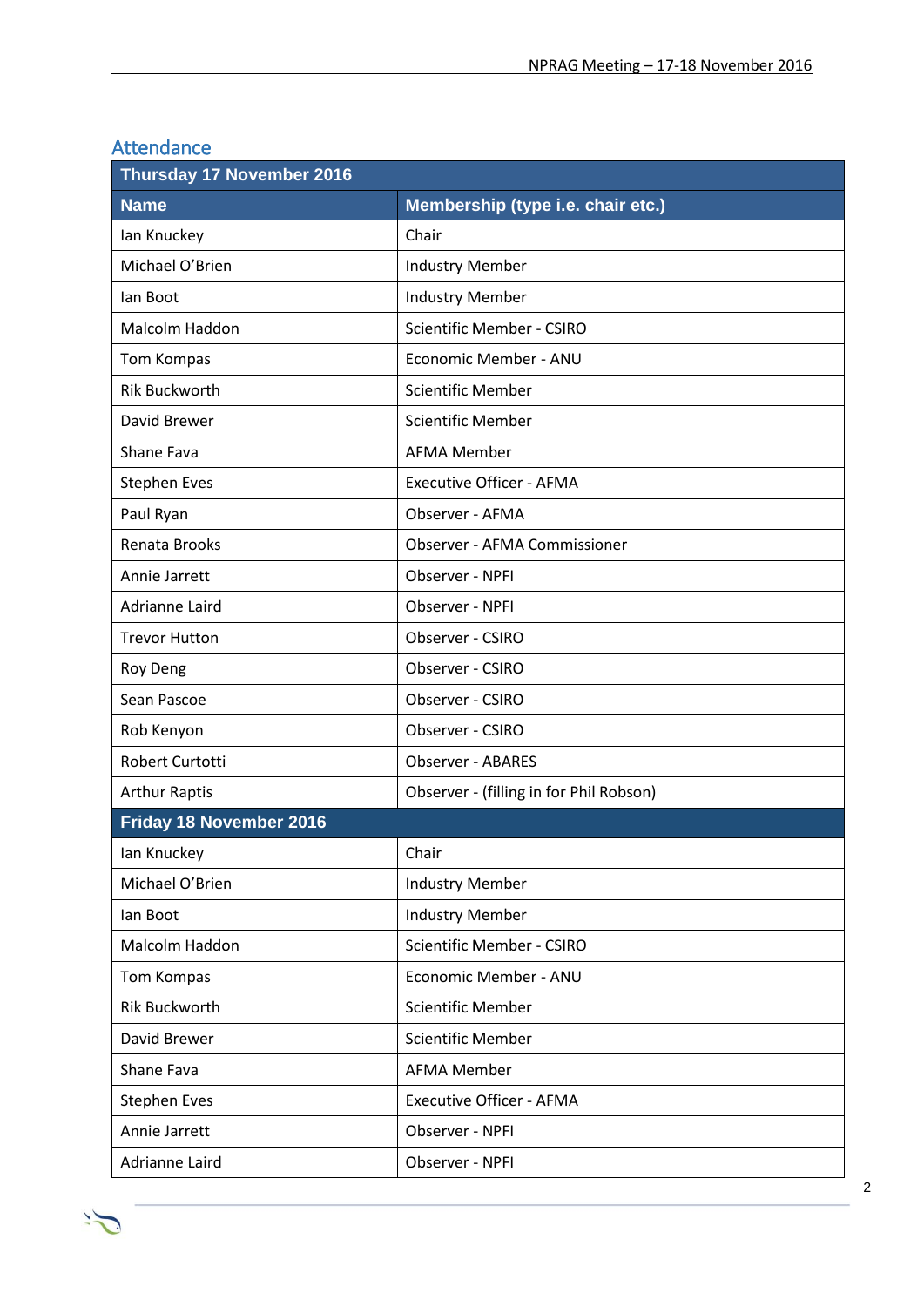| Trevor Hutton      | Observer - CSIRO |
|--------------------|------------------|
| Roy Deng           | Observer - CSIRO |
| Eva Plaganyi-Lloyd | Observer - CSIRO |

#### **Minutes**

#### **Agenda Item 1 - Preliminaries**

#### **1.1 Welcome and apologies**

The Northern Prawn Fishery Resource Assessment Group (NPRAG) Chair, Ian Knuckey, opened the meeting at 9.00 am and welcomed participants.

Apologies were received from Phil Robson who was represented at the meeting by Arthur Raptis (industry member).

#### **1.3 Declaration of interests**

The RAG followed the conflict of interest declarations as outlined in the revised Fisheries Administration Paper 12 (FAP12).

A list of the full conflict of interest declarations made by NPRAG members and observers for the meeting is provided in **Attachment 1**.

#### **1.4 Minutes from previous meeting**

NPRAG noted that the minutes from the 18 May 2016 meeting had been circulated via email and endorsed out of session.

#### **Agenda Item 2 – Action Items**

The RAG discussed the action items listed in **Attachment 2** and noted progress. There was particular discussion around action items 7 and 11:

*Action item 7 – AFMA/CSIRO to upload research reports relevant to the NPF to the GovDex site*. The RAG noted that the most recent relevant research papers have been uploaded to GovDex and discussed what other papers would be useful to access. The RAG discussed whether to include all papers relevant to the NPF on GovDex or only a few of the most recent papers. There was interest in having one central location that contains all documents relevant to the NPF. An NPFI member advised that they have a bibliography of all the relevant papers and it was suggested that the NPRAG review this bibliography out of session and identify the papers they would find useful to upload to GovDex.

*Action item 11 – NPRAG to review the NPF Harvest Strategy before the 2017 season to advise on inputs and decision rules ahead of making recommendations for the 2017 tiger prawn fishery season.* The RAG discussed the review of the NPF Harvest Strategy and deliberated over how to increase effort in the fishery to reach MEY. AFMA are interested in revisiting the decision rules and wanted to gauge industry ideas on the potential for effort increase. The NPF Manager advised that a paper will be prepared for the next NPRAG meeting. The RAG discussed a number of optionsthat can be considered to increase effort.

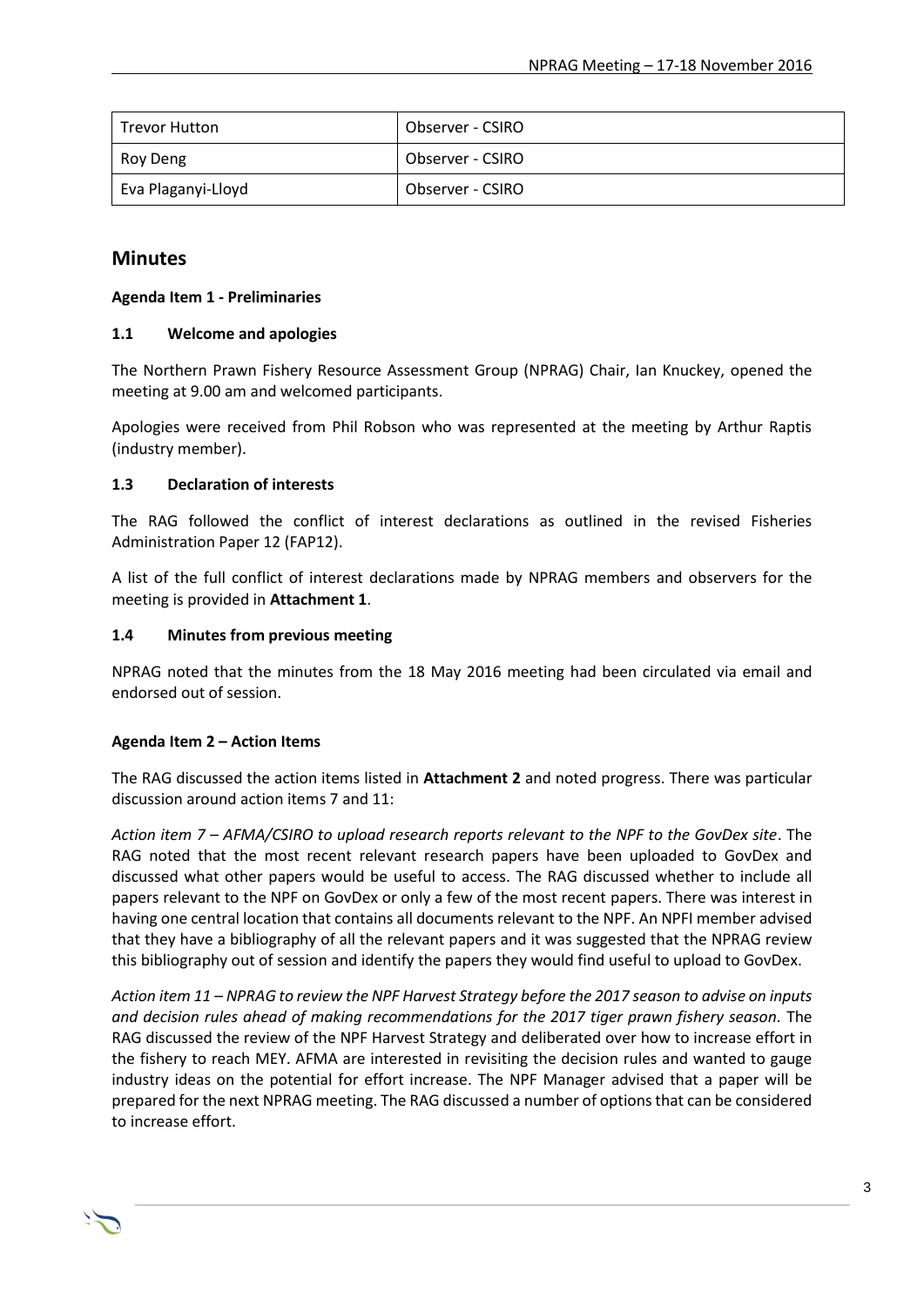#### *Actions:*

- *- NPFI to circulate the bibliography of all relevant NPF research papers to NPRAG.*
- *- NPRAG to identify the research papers in the bibliography that would be useful to upload onto GovDex.*
- *- AFMA to upload the research papers identified by the NPRAG to GovDex.*
- *- NPFI to report on industry's appetite to move toward MEY and some available options at the next NPRAG meeting.*

#### **1.2 Adoption of Agenda**

The Chair updated the agenda based on discussions during the action items and suggested that the agenda may be slightly re-ordered so as to accommodate the availability of a number of invited observers and presenters. The NPF Manager requested that agenda item 8 be removed due to the need for preliminary discussions to be had during this meeting. It was proposed that a paper to be drafted to explore the review of the current season dates to achieve MEY. The NPRAG then adopted the revised draft agenda for the meeting (**Attachment 3**).

#### *Action:*

*- AFMA to draft a paper outlining the review of the current season dates.*

#### **Agenda Item 3 – Update Reports**

#### **Industry Update**

NPRAG noted an update from Ian Boot, Mike O'Brien and Arthur Raptis on the 2016 season. Catches were lower than 2015 and the brown tiger catch was less than predicted from the pre-season survey. Industry advised that they predicted lower catches due to the lack of rainfall in the Gulf of Carpentaria and surrounding areas. Despite lower catches, the NPF still experienced a highly profitable year, attributed to increased prices for prawns, low fuel prices and a favourable exchange rate.

The RAG noted that as predicted in the assessment, brown tiger prawns were more abundant than grooved tiger prawns in 2016. As a result there were greater percentages of smaller prawns. It was also noted that there was a slight change in fishing behaviour due to some operators targeting squid. The occurrence of a squid run was the first run in ten years and over 250 tonnes was caught.

The tiger prawn catch rate limit was triggered leading to the fishery being closed early for the first time in five years. The market for prawns was slower in Cairns this year, resulting in an increase in exported product. It was also reported that crew members were stable on most boats with a lot of previous crew returning.

The RAG noted industry concerns with the recent takeover of the TOLL freight company by Sea Swift. Industry has raised concerns previously of the repercussions from Sea Swift gaining a monopoly of the market and the effect this may have on fuel/freight prices. Industry reported that there has already been an increase in prices in some areas which is a worrying sign.

The RAG noted the competitive financial performance of the fishery in 2016 despite lower catches. Industry reported that the price of prawns is managed to provide some stability to operators each year. In a year when catches are lower the prawns are marketed for a higher price. Conversely, when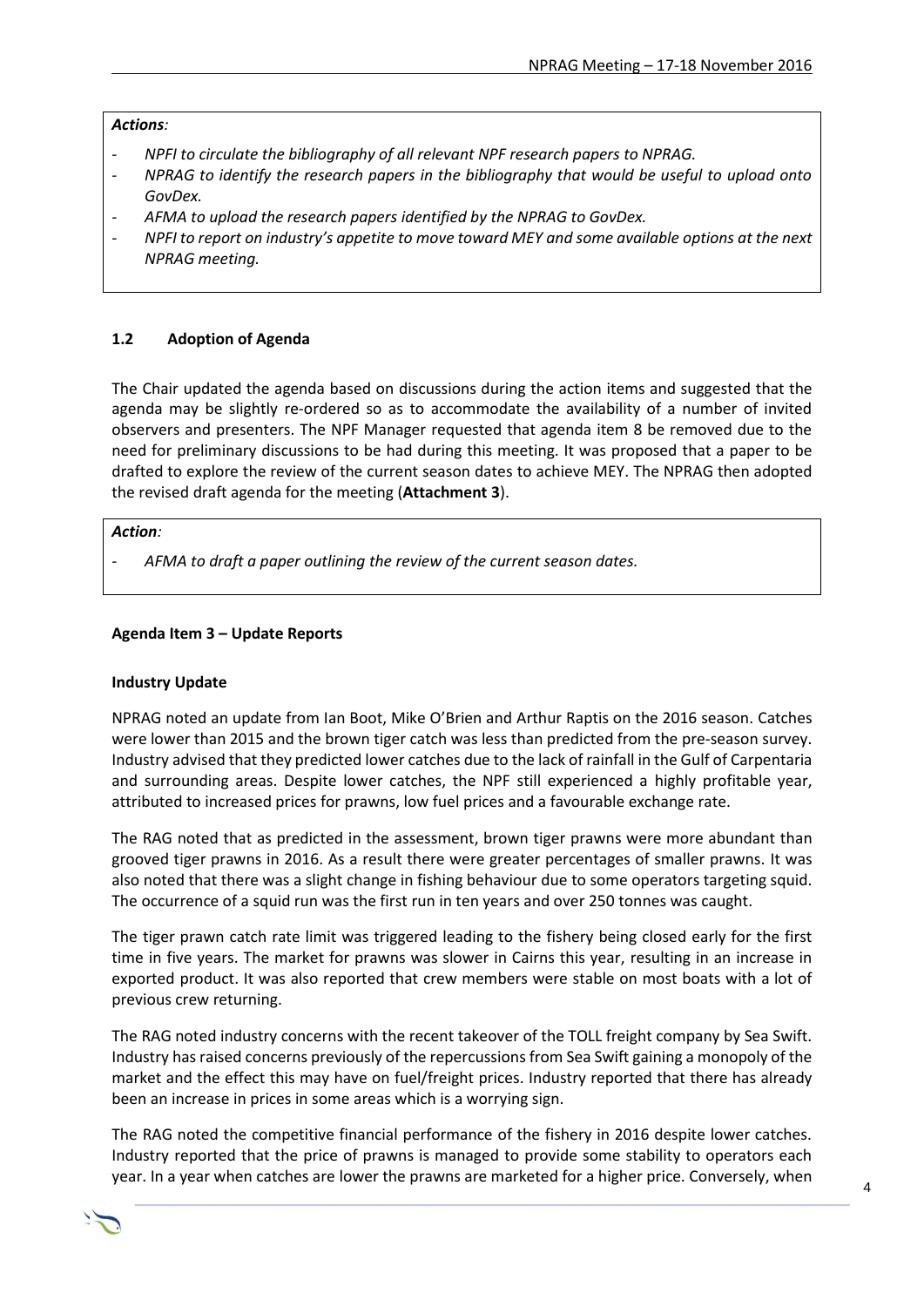catches are higher the price of prawns is lowered to provide industry a consistent economic return. The difference in the size of prawns each year presents some marketing issues. Ultimately, however, industry advised that higher catches always attracts the highest return. The economic member commented that the current assessment model used in the NPF does not capture price elasticity very well and should be reviewed.

#### *Action:*

*- CSIRO to review/update the assessment model inputs to consider the influence of price elasticity.*

#### **Industry – BRD Trial Update**

NPRAG noted an update from Adrianne Laird (NPFI Observer) on the BRD trial. The new BRD (Kons Covered Fish eye) was initially scientifically trialled over nine nights (June 2016). CSIRO modelled the data collected which showed an average reduction in small bycatch of 40 per cent with minimal (less than two per cent) prawn loss.

After the initial trial, some fishers in the NPF requested to test the operational feasibility of the new gear. AFMA provided a permit to an NPF operator and initial results showed a similar, if not better, bycatch reduction compared to the scientific trials. It was noted that the industry's main concern is the variability in the number of prawns escaping from the gear, however the operational testing showed great improvement in prawn retention. The initial results are positive but the operational testing needs to be expanded into other regions to test the robustness of the new gear. An NPFI Observer reported that the skipper of the vessel that undertook the operational testing provided positive feedback. The continued operational testing involves three Raptis boats, each testing slightly modified versions of the BRD to identify the most efficient design. The RAG noted the extensive amount of effort invested by the crew testing of the gear, as every net from every shot is weighed. The Chair acknowledged the effort of these crew and suggested that the RAG provide some formal recognition.

#### *Action:*

*- The Chair to send a letter to the crews involved in the operational testing of the BRD gear to acknowledge their efforts and contribution to the NPF.*

#### **Industry – MSC Update**

NPFI gave NPRAG an update on the MSC recertification process. The NPF is due for its fourth annual audit and will be reassessed under section 1.3 of the MSC accreditation in 2017. The MSC recertification will be discussed with the industry at the next round of port meetings scheduled for February 2017. CSIRO are currently monitoring the data from the BRD trial as this data will contribute to the NPF being reaccredited under section 1.3.

#### **AFMA Update**

NPRAG noted an update from Shane Fava (AFMA member) on key management and policy processes relevant to the NPF (paper provided). Issues covered included:

 **Observer Program Market Testing -** A decision on whether or not an applicant has been successful or that the program will remain in-house with AFMA is expected by the end of 2016-17 financial year.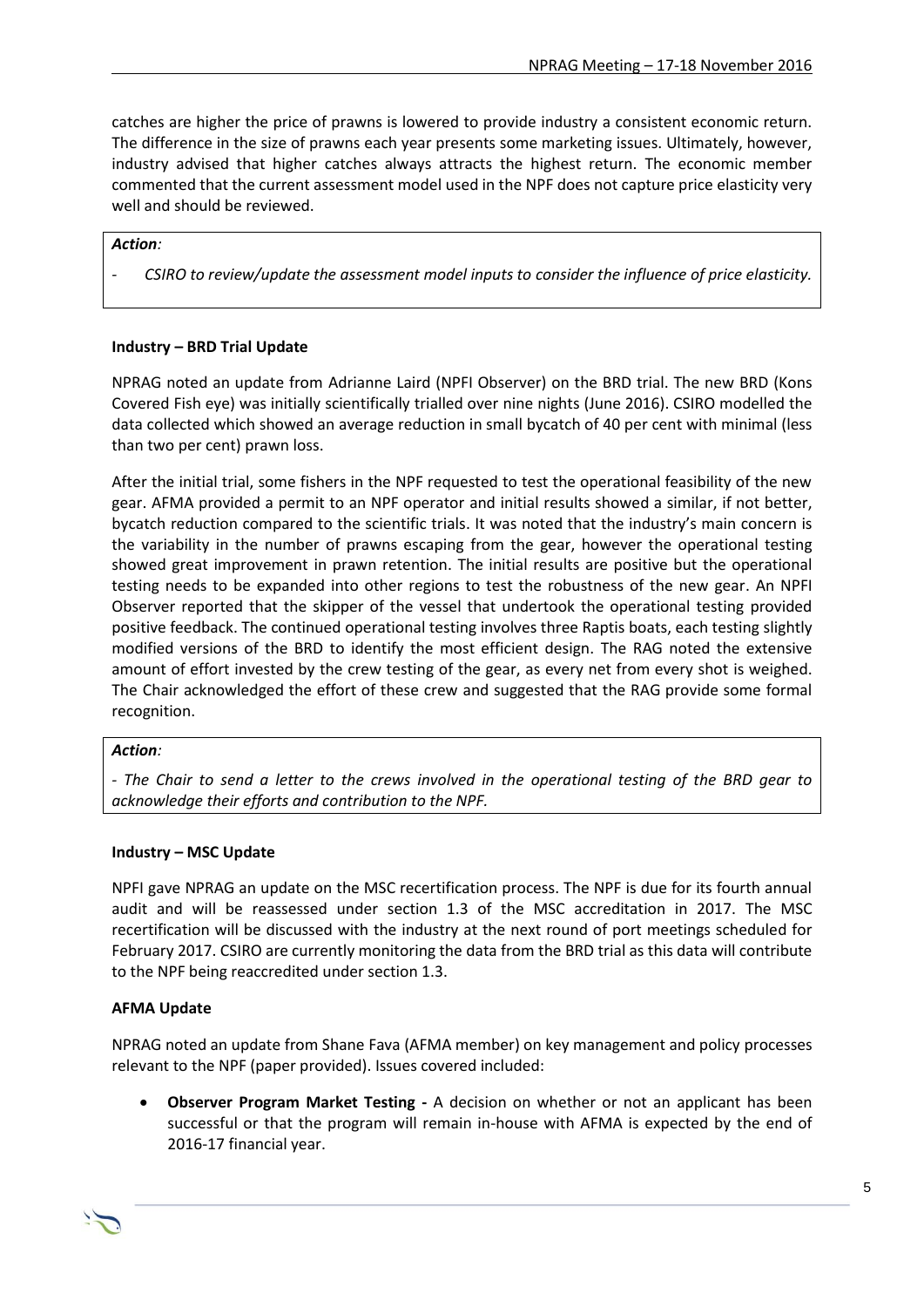- **NT Demersal Fishery -** The initial proposal to amend the boundaries of the Northern Territory Demersal Fishery have been put on hold pending the finalisation of the Oceanic Shoals Commonwealth Marine Reserve. The area first proposed for expansion in the fishery is likely to fall within the proposed boundaries of the new marine reserve. Thus, the NT Demersal Fishery will likely expand in other areas once the Oceanic Shoals Commonwealth Marine Reserve boundaries have been finalised.
- **HSP and Bycatch policies -** No further decisions regarding the *Commonwealth Policy on Fisheries Bycatch* and the *Commonwealth Fisheries Harvest Strategy Policy and Guidelines* will be made until the Fisheries Policy has been finalised.
- **Science standards -** Pending endorsement by the FRDC and the AFMA Commission, AFMA will look to implement the National Fisheries Science Guidelines.
- **Bycatch mistreatment -** Fisheries officers will be provided with a guide on what is and isn't acceptable behaviour of fishers when it comes to the treatment and handling of bycatch species. An industry member raised concern that if a condition regarding the mistreatment of bycatch was placed on licences it would be the holder of that licence that would incur the penalty, not the skipper or crew responsible for the mistreatment.
- **US TED inspections -** AFMA discussed the US endorsed changes to the TED regulations with Queensland Fisheries and the Torres Strait Prawn Fishery. It has been advised that both fisheries will adopt similar TED specifications to the NPF to meet the US requirements.

The RAG noted the presentation by Paul Ryan (AFMA observer) on the status of the ERA/ERM project and discussed the draft guide that was distributed in August/September 2016. The Guide ensures that AFMA has consistent and transparent ERM practices in place for AFMA fisheries. It is currently being applied to two fisheries to test its efficacy and to allow AFMA, in conjunction with the ERA Technical Working Group (TWG), to make any revisions identified during this process. Finalisation of the ERM Guide will occur once feedback has been received from RAGs, MACs and the ERA TWG with any appropriate revisions incorporated into the ERM Guide with the goal to have it finalised and implemented by mid-2017.

A scientific observer questioned how fisheries that don't have data available will be considered under the ERA/ERM framework. AFMA highlighted that this is something that needs to be carefully considered as generally there is a lack of full information in every fishery. The ERA/ERM framework is essentially precautionary as lack of information increased the assessed risk. Essentially, the response for those fisheries lacking data but wishing to reduce assessed risk will be to collect more data. One of the key aspects of the ERA/ERM project is that decisions will be based on real information, not guesswork.

Concern was raised with the schematic diagram in the draft ERA/ERM guide as it does not currently show the difference between when the bSAFE or PSA method is to be employed. It was advised that PSA is the preferred method when data is not available as this is a less costly exercise. bSAFE is a more comprehensive method and hence incurs a greater cost to complete but is the preferred method when data is available. bSAFE can currently only be carried out for teleosts and chondrichthyans.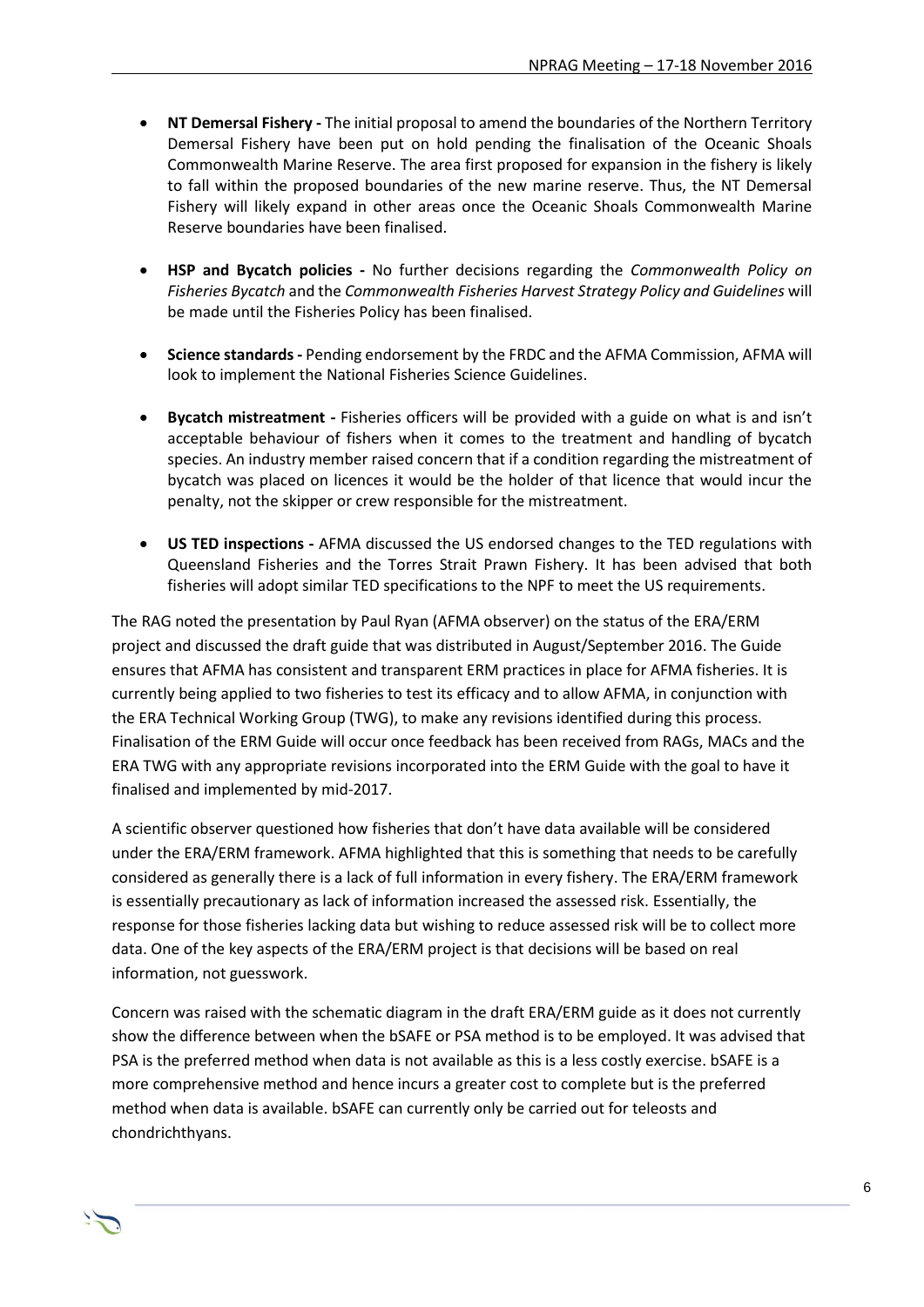The Chair commented that the proposed time and effort of the RAG's involvement in updating the ERA for the NPF would be inefficient. It was suggested that a technical working group would be a more efficient use of resources. The RAG discussed what was involved in updating the ERA and noted the scope of the reassessment approach that was proposed. The Chair advised that the discussion could be considered a formal response from the NPRAG.

#### *Actions:*

*- Industry to provide an out of session response to AFMA regarding the US TED wording that was distributed during the NPRAG.* 

*- AFMA to update the draft ERM Guide to clearly distinguish between the bSAFE and PSA assessment methods.*

#### **Agenda Item 4 – Tiger Prawn Assessment**

#### *Timeline of data provision and assessment*

The NPRAG noted the presentation by Trevor Hutton which provided an overview of the timeline of the tiger prawn data provision and assessment. Although 2016 is not an assessment year, he highlighted that currently all the assessment work is stacked at the start of each year. This creates time pressures and presents challenges to the researchers to complete the necessary work in such a tight timeframe. The RAG noted the challenges posed by the current assessment approach.

#### *Update on tiger prawn assessment/improvements*

The NPRAG noted the presentation by Trevor Hutton (CSIRO observer) which provided an overview of proposed improvements and assumptions made in the assessment model. He suggested a minor alteration to the assessment table of outputs showing yearly effort to include nominal effort for the following year as well as the year of assessment (product of fishing power and fishing time) and sought the RAG's approval. The RAG noted the inclusion of nominal effort in the assessment table of outputs showing yearly effort was sensible and supported the proposed alteration. An Industry member questioned whether the formula for natural mortality had changed and asked if a change in the formula influences the ratio of males to females. The RAG noted the graphs from the 2015 tiger prawn assessment on mean catch-per-unit effort index from standardised effort based on low and mid-high fishing power series. The graphs should be read with caution as the data points display data for spawner survey in recent years for every second year. This has the effect of making the trends appear more stable than they may be if data points were included for every year due to the year-to-year fluctuations.

The Chair commented that the collection, processing and distribution of data needs to be as efficient as possible due to the costs involved. There is significant cost in analysing data every year and there is room for improvement in the way data is collected, processed and distributed. He also noted that part of the benefits in setting a two year TAE may be lost if the data is analysed every year at a considerable cost.

#### **Agenda Item 5 – Commission Outcome on Autonomous Adjustment**

Shane Fava (AFMA member) provided a brief history on the development of autonomous adjustment in the NPF and an overview of the AFMA Commission outcomes (paper provided).

Autonomous adjustment by the NPF fleet is a critical aspect of whether the Individual Transferable Effort system is an efficient and effective management approach for the fishery in the long term. To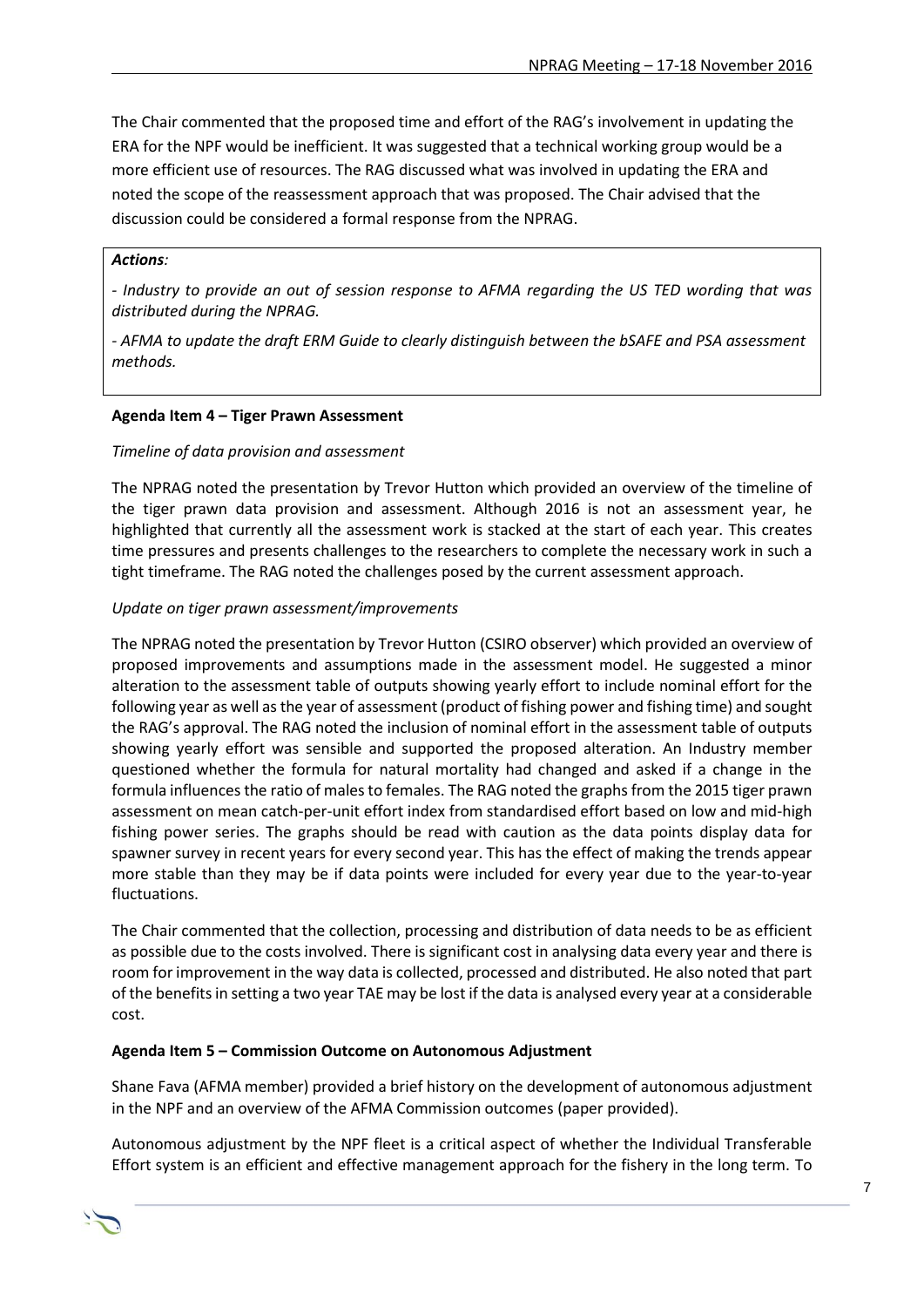recognise excess fleet capacity in the fishery, the use of indicators (economic, biological, environmental and technical) was identified as an appropriate way to routinely monitor and provide early detection of conditions that may warrant fleet adjustment at low stock levels. It is desirable for industry and AFMA to be well informed about trends in fishery conditions and consequently gain early warning of a need for fleet adjustment.

The Chair mentioned a number of benefits that indicators can provide and invited the RAG to discuss potential options that would add value to the current assessment. Key points discussed by the RAG included:

- most indicators are at a fleet level and therefore, individual operators don't have indicators that they can use individually;
- most indicators only work for a homogenised fleet; and,
- the fishery varies from year to year in a banana year larger gear is used thus, it is difficult to develop indicators that account for such variability.

An Industry member questioned whether it is essential for indicators to be developed at a vessel level and whether indicators could be developed at a fleet level, e.g. head rope length. A large amount of data is already collected in the fishery that could be used to develop a suite of indicators but this data is scattered over multiple documents in many locations. It was suggested that it would be useful to compile all of this data in the one location as this data may reveal some trends that could be used to develop useful indicators. Analysing data from the last period when adjustments were made in the NPF might reveal any trends that could lead to the development of potential indicators. The use of profitability was suggested as the best indicator which can be developed from data already collected through ABARES.

The RAG noted that the development of a suite of indicators would be useful and agreed to the development of a list of potential indicators to be presented to NORMAC for their consideration. Potential indicators discussed included:

- active vessels;
- latent effort;
- capacity utilisation if excess capacity exists, it may be a signal that adjustment is needed. Potentially a simple metric can be developed to measure capacity utilisation. It can be at a vessel level, fleet level or both. The data needed would include catch, effort, days fished, boat size – essentially nothing on top of what is already collected. Capacity utilisation is a fairly crude measure, i.e. it tells you if the capacity is underutilised but doesn't tell you why. Further analysis would be needed to determine reason.
- measure to recognise a low catch:high price or high catch:low price.

The Chair asked if the 6 cm per unit limit was still important. It is inefficient to fish below the 6 cm limit and operators would slowly be making a loss. It was suggested that an indicator, therefore, needs to be connected to this limit. The economic member advised that it would be more productive to concentrate on getting profitability right first.

The RAG noted that an efficiency study showed that during the last buyout the fishery was clearly split into two groups – the efficient fishers and the inefficient fishers. Currently there is only one group of relatively efficient fishers, and not much difference between fishers in terms of efficiency. Thus, this pattern is a fairly good indicator of when to begin considering if autonomous adjustment is needed.

The RAG discussed the process of developing indicators and the response that is required by industry. Indicators should be developed by the Industry as they know when to withdraw boats as it's no longer profitable and therefore, the fleet is automatically adjusted. The Chair advised that the purpose of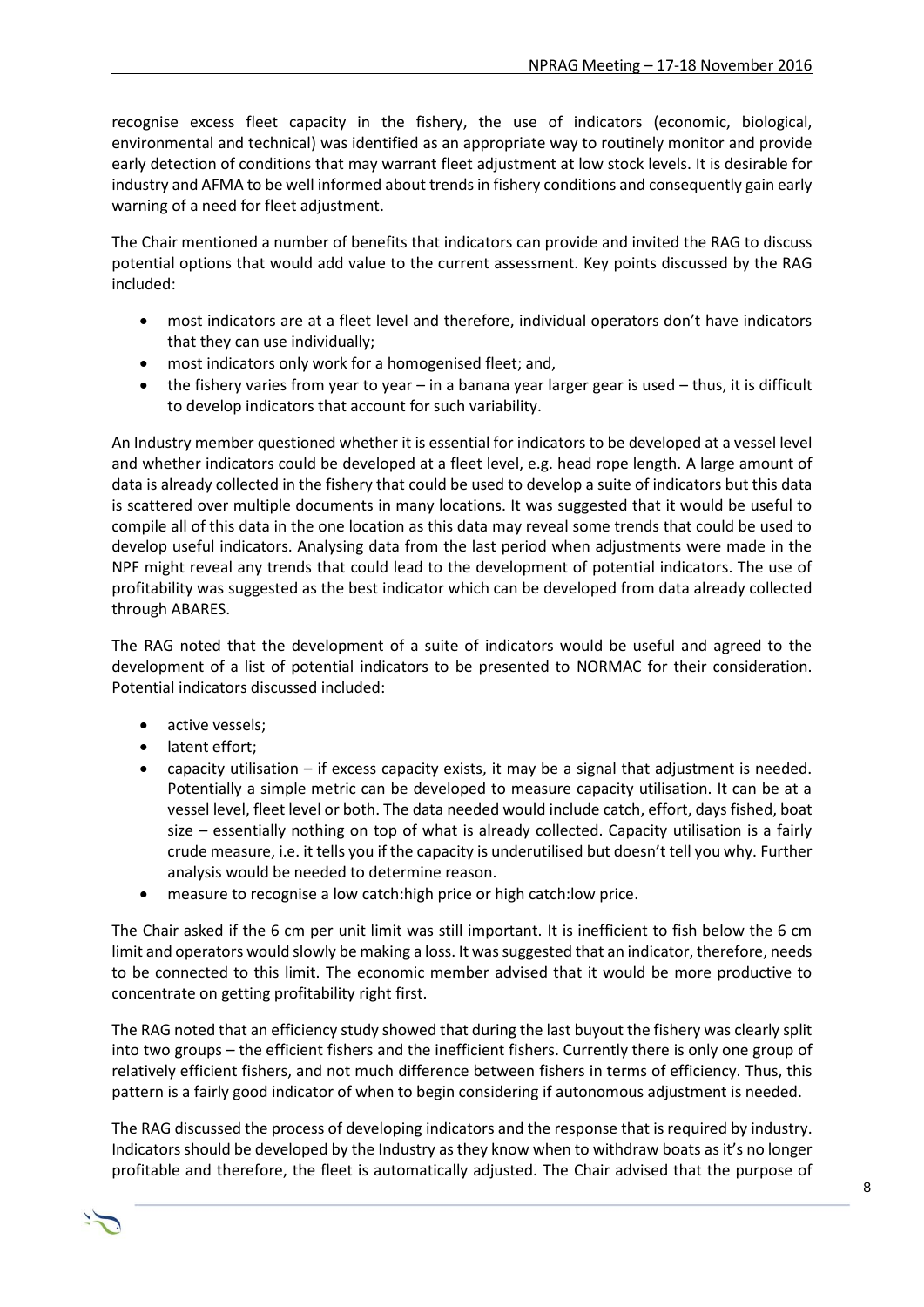indicators is to provide operators with an early indication of how the fishery is tracking, i.e. they show when the fishery is trending downwards and adjustment may be needed. However, it's up to Industry to decide how to respond to the indicators. Indicators provide stakeholder reassurance that operators are aware of how the fishery is tracking and will respond accordingly.

The cost of developing indicators was discussed as it was questioned why a fishery that's operating successfully would fork out money every year to run an analysis that indicates that the fishery is tracking favourably. The Chair advised that a full analysis would not need to be run every year. A trigger, or a combination of a few simple triggers, in the first instance, would indicate if further analysis is required. Thus, in most years only a simple analysis would be needed. However, the cost of developing each indicator is something that first needs be determined.

The Chair summarised the discussion and confirmed the next steps in the development of indicators are for:

- AFMA to draft a paper on the need for autonomous adjustment and the approach to take based on the conversation of this RAG;
- a list of all the potential indicators that would be useful is to be compiled, i.e. a wish list of potential indicators;
- NPFI to confirm which indicators on the list would be useful to them;
- confirm the cost of developing each indicator; and
- prioritise indicators low cost do annually, high cost do when triggered.

The list of indicators compiled through the RAG's discussion included:

- Current stock level vs MEY and MSY levels
- Current effort level vs MEY and MSY levels
- Fishing power (efficiency)
- NPFI member acknowledgement of profitability issue
- Unit level relative to 6.0 cm limit
- Measure of profitability? (single year and 3 year avg)
	- o Clear measures of profits (fixed vs variable costs)
	- o Price elasticity (really needs to be a focus)
	- o Capital investment in fishery
	- o Will require a robustness check on MEY trigger (banana & tiger)
- Capacity utilisation and technical efficiency estimates (banana and tiger data needs: catches and measures of effort and economic data - we currently collect it all)
	- o Level of excess capacity and technical inefficiency
	- o Determined at vessel level and then applied to fleet. (bimodal has gone to uni-model)
	- What indicators suggest whether autonomous adjustment is occurring?
	- o Number of active boats
		- o Latent effort units (gear and days)
		- o Value of asset entitlements
		- o Trading (but not transparent)
- Further requirements are threshold for review and trigger

#### *Actions:*

*- AFMA to provide NPFI with a draft autonomous adjustment discussion paper based on the RAG's discussion.*

*- NPFI to confirm which indicators would be useful to industry.*

*- Confirm the cost of developing each indicator.*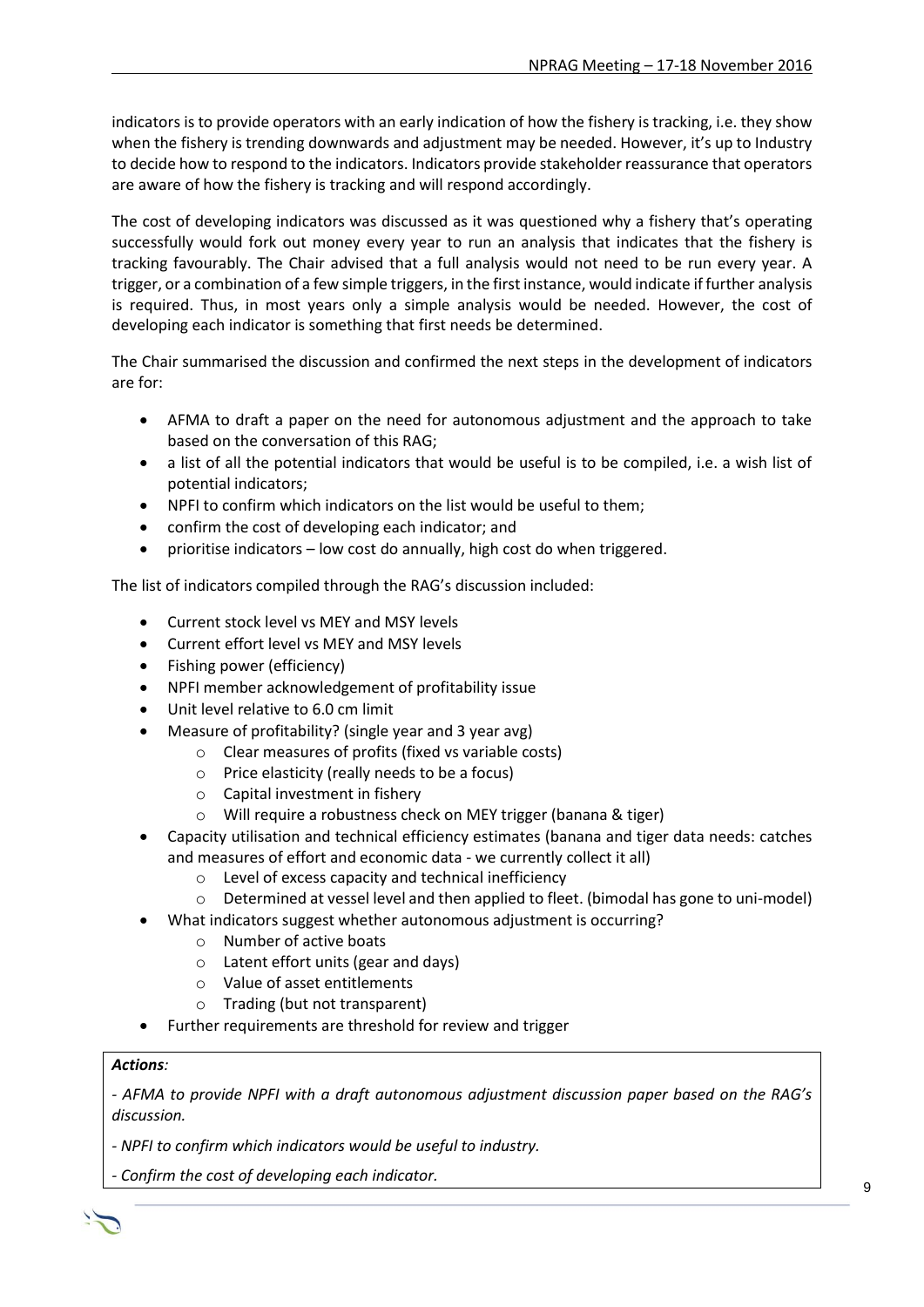*- Prioritise indicators based on cost and importance.*

#### **Agenda Item 7 – Northern Waters Impacts Update**

#### *CSIRO update on current research project*

The NPRAG noted the presentation by Rob Kenyon (CSIRO observer) which provided an update on the proposed northern Australia water developments pertinent to the NPF. Key points from his presentation included:

- The main focus of his research was to look at water resource use in northern Australia and the potential impacts on fisheries in Western Australia, Northern Territory and Queensland.
- Each jurisdiction generally has three tiers of legislation including a Water Act, Water Resource Plans, and Resource Operations Plans.
- Each piece of legislation contains statements of environmental flows regarding the flow regime of major rivers.
- Under the proposed developments it is envisaged the maximum flows will remain similar but the small and medium flows will be greatly reduced.
- Modelling undertaken as part of the Flinders and Gilbert Agricultural Resource Assessment (FGARA) project used projected change in flows in the Gilbert River under various water resource development scenarios and the relationship between historical flows and catches of banana prawns adjacent to the river mouth. The model predicted there would be a ten per cent impact on offshore prawn recruitment if flow disruption, such as a large dam placed on the river, impacted natural flows. Similar modelling will be undertaken to relate flows in the Mitchell River to possible impacts on banana prawn recruitment as part of the Northern Australian Water Resource Assessment project.

A scientific observer asked if there was any relationship between emigration of juvenile prawns and flow magnitude. The RAG noted that there were series' of data from at least two river estuaries where emigrants had been sampled fortnightly over the wet season for several years. However, the data has never been modelled against magnitude of simultaneous river flows similar to the flow/commercial catch relationship (as per FGARA modelling). Such an analysis would be worthwhile to undertake if a project was in place to support it (subsequent investigation showed that for data from the Embley and Mission Rivers (north east Gulf of Carpentaria), the magnitude of emigration events and the catchment rainfall in the two weeks prior to the emigration pulse were investigated and shown to be positively correlated).

As part of the research it was agreed that CSIRO would create an online portal with shapefiles of the proposed developments to be made available. CSIRO requested that this action be reconsidered as the data to construct the shapefiles isn't included in the research papers that have been reviewed as was expected. The RAG accepted that the shapefiles could not be developed and agreed to have this action removed from the research scope.

#### *Action:*

*- Rob Kenyon to circulate a copy of his powerpoint presentation to the RAG.*

The RAG noted an update on the mangrove dieback situation in northern Australia. Rob Kenyon advised that he didn't see any bleached mangroves along the river estuaries during the field work for his latest research project. Queensland are undertaking some monitoring and have collected soil samples that can be used for future analysis if the dieback is associated with the soil. The Northern Territory has invested \$200k into researching the dieback and the Minister for the Environment and Energy, the Hon. Josh Frydenburg MP, has requested that the NESP undertake some research into the

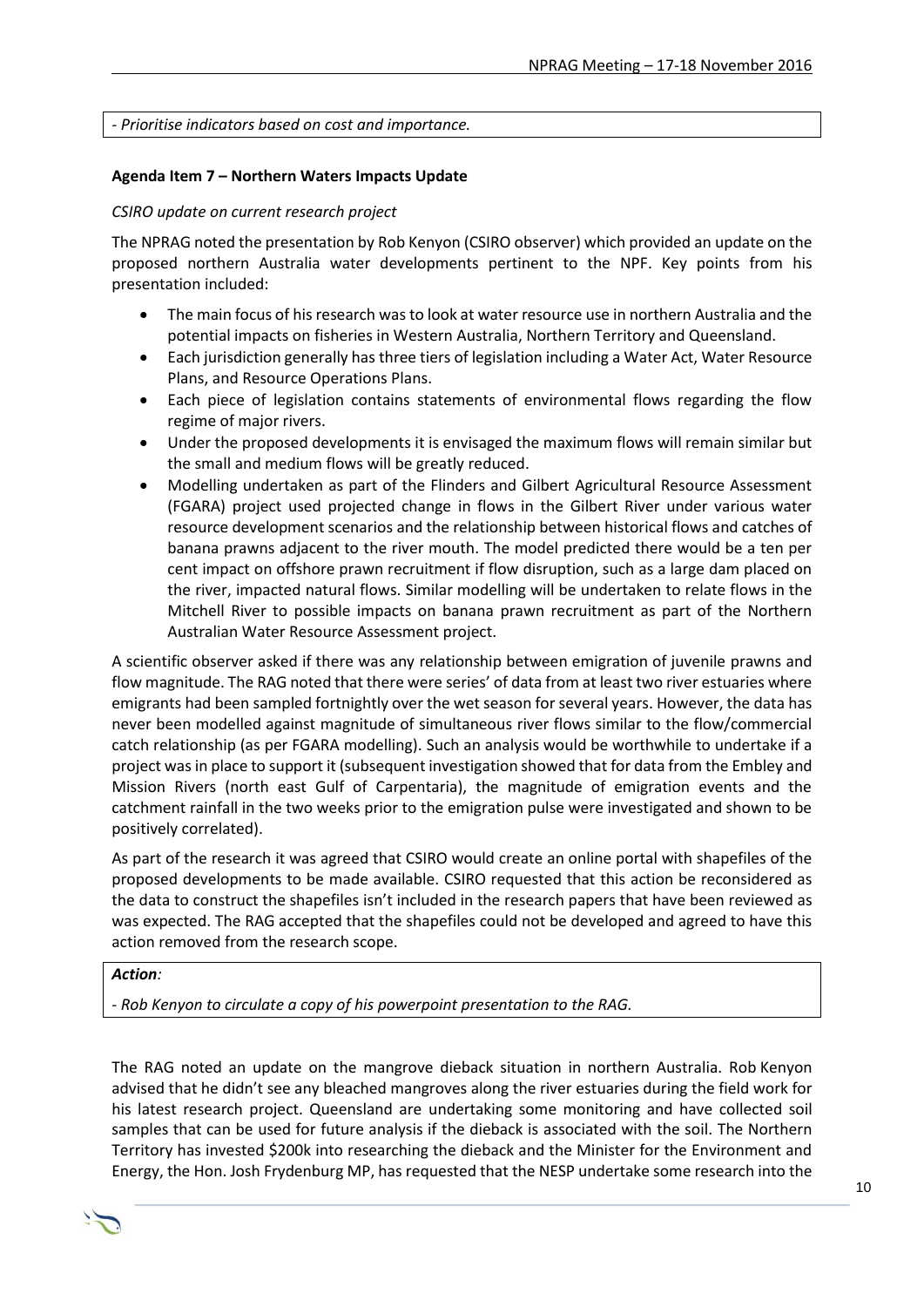issue for which the Townsville University are putting together a research proposal. A scientific observer commented that at a recent expert meeting not all members were in agreement as to the cause of the mangrove dieback. Some of the expert members attributed the dieback to the heat, others suggested it may be related to salinity, while other members considered 'blackwater' a possibility. Mr Kenyon noted that he inspected a tract of dead mangroves nearby Karumba during his recent fieldwork. He described that the dead mangroves had existed adjacent to a coastal beach on mud substrates relatively high in the intertidal zone that may not have been submerged on neap tides. He noted a beach-rock and sand beach grading up to dry coastal vegetated sands behind the mangroves and hypothesised that the cause of the dieback may be due to a combination of the mangroves not receiving enough groundwater from the land and lack of tidal inundation under recent hot and dry climate conditions. The western-most 50 m of the mangrove tract had not died and the portion of the substrate under the live mangroves seemed lower in elevation than within the main mangrove tract and perhaps was inundated on the neap tides. Mangroves were re-shooting on the seaward edge of the forest only.

#### **Agenda Item 6 – Banana Prawn Fishery Update**

#### *Retrospective partial check on this year's in-season trigger given the current economic situation*

The RAG discussed the need to review the in-season banana prawn trigger. The Chair questioned the value of reviewing the economic inputs now as real data has not yet been collected and the review would be reliant on estimates. The RAG noted that the NPFI usually do the review in February or March each year when the economic data was collected. It was agreed that the review would be conducted in February/March 2017 when the actual economic data was available.

#### *Banana prawn fishery efficiency analysis (boat level MEY analysis)*

The NPRAG noted the presentation by Sean Pascoe (CSIRO observer) on the results of the boat level MEY analysis. A key part of the project was to establish a boat level trigger that indicates when to stop fishing before the point of efficiency is surpassed. Dr Pascoe reported that there is an efficiency drop at the end of the season due to increasing costs by the twelfth week. Although productivity can be high, ultimately the efficiency is low. From the analysis, it would be more efficient to keep the small boats in the fishery at the end of the season. An industry member commented that the analysis may not have picked up all the complexities involved in the fishery. For example, boats may trawl a smaller area and therefore, use less fuel when there are large quantities of prawns in the water, but this can be offset by the increased ancillary power, and hence more fuel, needed to refrigerate the larger catch. The Chair questioned whether the last two weeks of the season provided reliable data, due to the changing dynamics of the fleet during this period, and whether they should be left out of the analysis. It was also suggested that as only 15 boats are left in the fishery at the end of the season, does a 50 per cent drop off in efficiency at the end of the season really matter.

The RAG noted the draft analysis and agreed that the draft paper needs to be revisited again at the next NPRAG meeting before the model is finalised. The Chair sought agreement from the RAG that this is an ongoing action item and should be completed within 12 months. The RAG noted concerns raised by an industry member regarding the initial analysis. It was questioned whether the proposed trigger achieves the maximum economic yield.

#### *Action:*

*- AFMA to circulate the draft CSIRO boat level MEY analysis paper to the NPRAG.* 

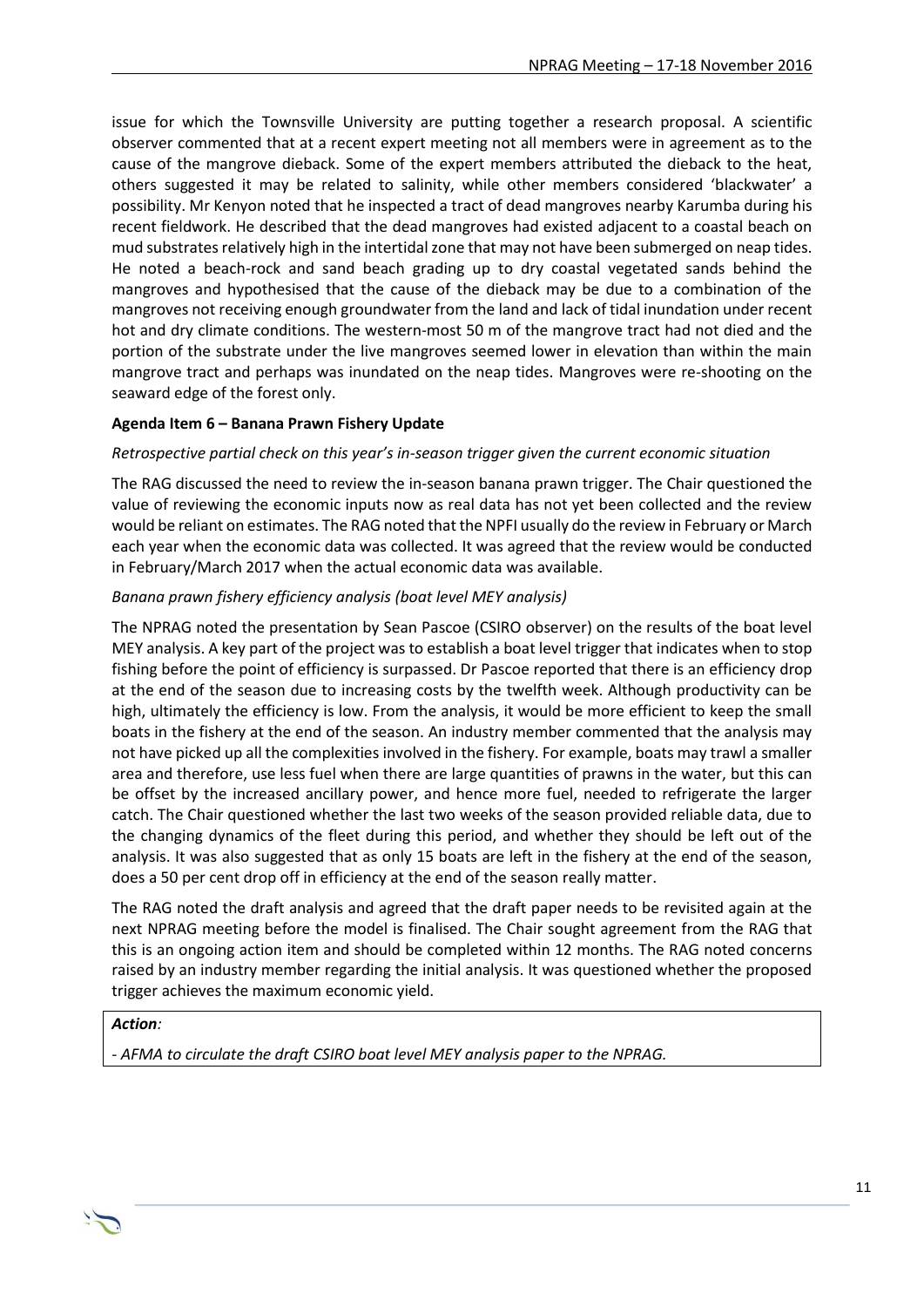#### **Agenda Item 10 – JBG Red Leg Banana Prawn**

#### *Discussion of harvest strategy requirements*

The RAG welcomed Eva Plaganyi-Lloyd to the meeting. NPRAG noted an update from Shane Fava (AFMA member) regarding the low effort levels in the JBG red leg banana prawn fishery and the potential for increased data collection. The RAG discussed potential reasons for the low catch/effort in 2016. Key suggestions raised included:

- there may be a potential difference in recruitment patterns;
- there is evidence of changing currents in the region;
- prawns may have moved into different areas ;
- limited rainfall;
- fishers don't steam to the JBG due to good catches in other areas.

An industry member advised that it is a long distance to steam to the JBG. Therefore, boats don't travel the distance if there are productive areas closer to port. It was questioned why the boats that do commit to travelling to the JBG don't stay longer than three days. There are other reasons besides catch to go to (and leave) the JBG – particularly catches in other regions of the fishery.

A scientific observer questioned why there was such a variation in the amount of prawns caught by each boat. The coordinates of productive fishing grounds may have been leaked to more boats. While the initial boats to the productive areas experience large catches, later boats only catch what's left, which is minimal.

The RAG considered the decision rules contained within the NPF Harvest Strategy and noted that in 2015 there was insufficient data available to reliably fit the red-legged banana prawn fishery model and consequently no recommendation was made on a 2016 total allowable effort (TAE). The 2016 preliminary data is once again inadequate to reliably fit the fishery model and a decision is to be made in early 2017 as to whether the JBG fishery should be opened. The AFMA member asked the RAG to consider whether the harvest strategy and triggers need to be reviewed and updated. The Chair commented that for a stock that is low the management response is to lower fishing effort.

Dr Plaganyi-Lloyd highlighted that from an outsider's perspective (e.g. the Marine Stewardship Council) there are some worrying signs in the fishery. A recent paper published by CSIRO (Plaganyi et al. 2016; provided as attachment) highlights some of these concernsincluding: a lack of data to reliably inform the stock assessment model; too few data to distinguish between alternative plausible reasons for the relatively poor red legged banana prawn fishing season, and; no fishery-independent survey data available. There is a need for good data to narrow down what the cause of the recent low catch/effort could be. The lack of data currently presents a high risk to the fishery. Due to the lack of data, the question of whether the low catch is due to a problem with the stock or natural variation is unable to be answered. An industry member commented that the season was comparatively stable, referring to the disastrous season experienced by other fisheries, e.g. the Kimberley Prawn Managed Fishery. As less boats are fishing, the changes in the fishery are more pronounced.

The Chair suggested that historical data may be able to be used to assess the risk to the stock from fishing and the probability the stock will remain sustainable. Research could be undertaken to test 'rules' that assess if the stock will remain sustainable in low catch/effort years. The need for such rules was questioned when operators pull their nets from the water and move on if catches are low. If this is the action operators take and is considered a sensible management approach, why is there a need to develop triggers? The management response is appropriate but there is a need to communicate this response to external stakeholders, e.g. the MSC will look for this type of response written into the Harvest Strategy. The Chair added that the MSC will assess whether the official arrangements are robust and if the Harvest Strategy is scientifically sound. An industry member questioned the logic

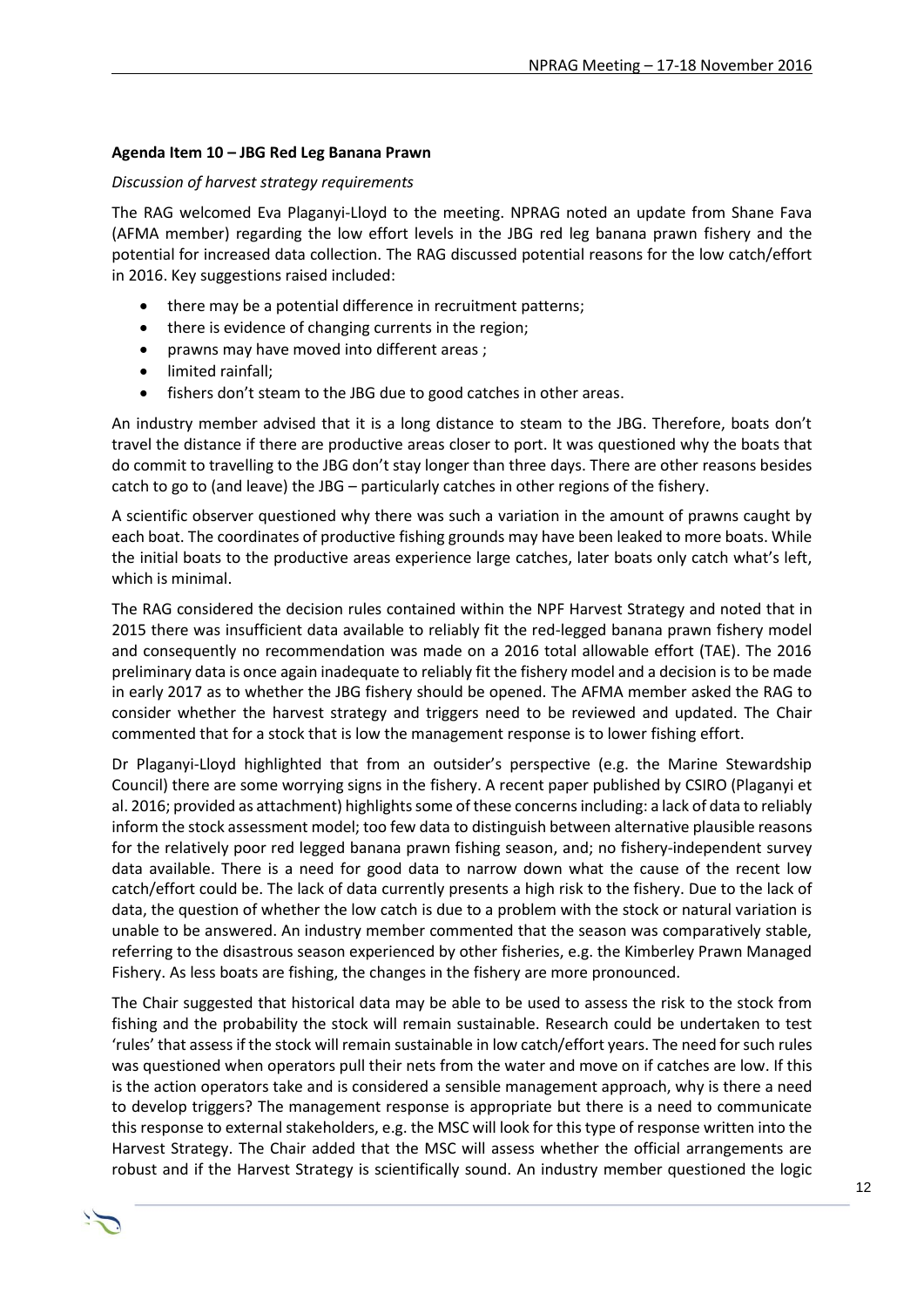behind the collection of data for the purpose of developing decision rules – if operators go to the JBG to fish but decide to pull the nets and leave because they don't like the catch, isn't this a more desirable outcome than 'flogging' the fishing ground just to collect data? It was reiterated that the industry's approach needs to be recorded in writing to be considered a defensible strategy. The concern is not that the industry isn't doing the right thing, it's that there is no defensible strategy captured in writing anywhere.

The RAG discussed the development of a defensible strategy and noted that a staged approach was necessary. It was suggested that Dr Plaganyi-Lloyd may be able to do further analysis on the data that is currently available. The current decision rules in the Harvest Strategy can be further strengthened by adding more criteria, e.g. if rainfall is less than a certain amount it may indicate there is a high chance the stock will be reduced. The AFMA member commented that a pathway forward needs to be established, i.e. what needs to occur in the second year, third year and fourth year. The RAG agreed that the scope of the research undertaken by Dr Plaganyi-Lloyd needs to change from the collection of new data to focussing on the integration of current data. The data collected through a Crew Member Observer (CMO) is not worthwhile when the catch is so low. It was suggested that length frequency data could easily be collected through a sample of a tri-shot trawl and if bagged individually would provide a rigorous sample size. Alternatively, a cost effective method of collecting length frequency data would be to buy a couple of boxes of prawns to analyse. The length frequency data could be used to compile a time series. Ultimately, it isn't possible to guess what the data will reveal – the data needs to be analysed first before any trends can be identified. A scientific member considered the reliability of using historical data and questioned whether the accuracy of this data would have changed over the years. The Chair recommended that a sound approach would be to wait for the results of Dr Plaganyi-Lloyd's assessment before making any changes to the harvest strategy.

An industry member commented that they had observed a change in how the prawns were graded. The Chair questioned why this would be the case as he was under the impression that the grading sizes had previously been discussed with the NPRAG and an agreement was reached to standardise the grading. Standardised grading was agreed during the discussions to transfer to a quota system. However, as it was eventually decided not to go to a quota system, the standardised grading motion was not finalised.

The RAG noted the preference reported by the AFMA member of a staged approach to the review of the red leg banana prawn Harvest Strategy and the need for data collection/further research.

#### *Action:*

*- Eva Plaganyi-Lloyd to analyse historical data and present her finding to the NPRAG in March 2017.* 

#### **Agenda Item 9 – Research Project Priorities**

#### *ARC/ComRAC update*

The NPRAG noted an update by Shane Fava (AFMA member) on the NPF Annual Research Statement as considered by the AFMA Research Committee (ARC) at its 22 September 2016 meeting. The discussion at the ARC meeting was limited as most of the research is ongoing with the only new proposal being a project coordinated by Adrianne Laird (NPFI observer) on sawfish bycatch. There are issues with the timing of the ARC meetings and the ComRAC meetings and if new proposals are timed right, they might not need to go through ComRAC. The ARC also discussed how research is classified, i.e. if the research is ongoing it should preferably be called important, but priority should be reserved for urgent research.

The NPRAG noted an update by Adrianne Laird (NPFI observer) on the outcomes from the ComRAC meeting (11 November 2016) regarding the NPF sawfish bycatch proposal. Overall, the ComRAC were positive toward the project proposal but suggested that as there are flow-on effects for other northern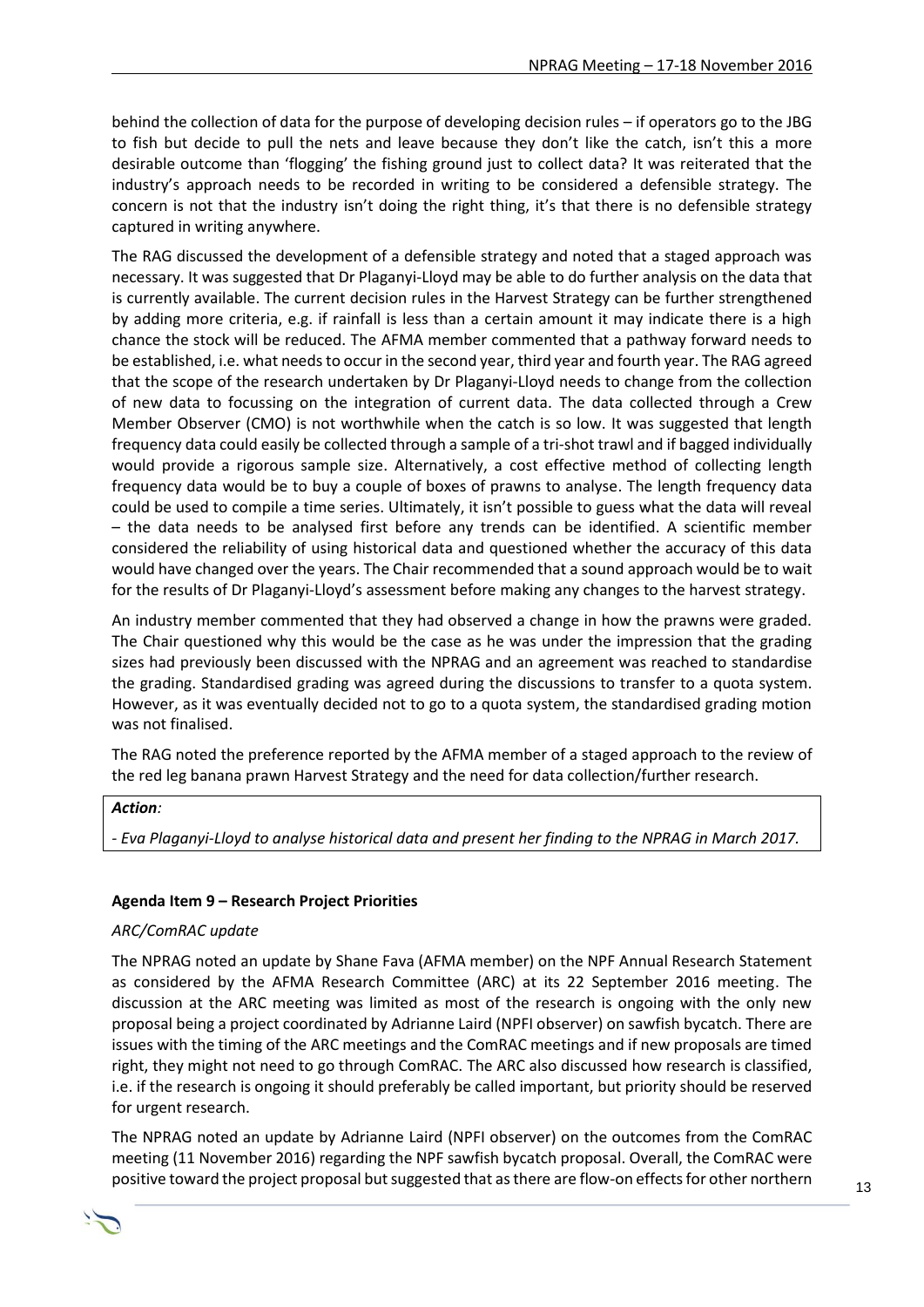fisheries, the proposal should be discussed with the relevant jurisdictions. There is uncertainty whether the ComRAC will support the project if the states are unsupportive. The Chair commented that from his experience the states would unlikely be supportive of the project due to resourcing, and the project is unlikely to be one of their priorities.

A scientific member suggested that there is great potential in investing in shark deterrent research due to a recent rise in shark interactions with the public around Australia. Although not entirely relevant to the NPF, it was an area of research that would provide numerous benefits to a number of fisheries, including the NPF. Of direct relevance to the NPF is the consideration of installing simple, inexpensive devices to deter bycatch including sawfish. This would send a positive signal to the MSC of the actions that are being taken in the NPF to reduce bycatch.

#### *NPF assessment related projects – prioritisation*

The NPRAG noted an update by Trevor Hutton (scientific observer) on the NPF assessment related research project scopes and when each of the projects were last completed:

| Project                       | Last completed                                  |
|-------------------------------|-------------------------------------------------|
| Alternate catchability method | Not previously completed                        |
| Banana MEY trigger            | Current project - half completed by Sean Pascoe |
| Fishing power revision        | Last complete update in 2010                    |
| Species split                 | 2004                                            |
| Revised red-legged assessment | 2010                                            |
| Banana/tiger economics        | 1994 (S. Pascoe's bio-economic model)           |
| Spawner survey MSE            | 7                                               |

The Chair commented that the two-page summaries provided on each project were really useful documents and encouraged CSIRO to continue to provide these summaries in the future.

The Chair suggested that it was not necessary to consider every project at the moment. Instead, it would be more useful to identify the top priorities. The AFMA member commented that it was necessary for the RAG to agree to some time commitments in which the projects are to be completed. Annie Jarrett (NPFI observer) advised that the NPFI supported the fishing power revision project as a top priority. The Chair confirmed that there was full RAG support for the fishing power revision project. The importance of the species split project was stated as it feeds into other assessments, including formulas used in the model. It was suggested that he commission's fixation on 'fishing power' is a good reason to move this project to top priority. The RAG discussed the importance of the species split data and noted the flow-on effects from having accurate species split information. The RAG agreed to move the power revision project to top priority.

The RAG discussed the risk to the NPF of not updating the species split data. Agreement was reached from the RAG that the survey data should be used to conduct an initial investigation into species split.

The Chair closed the meeting at 11.00 am on Friday 18 November 2016.

#### *Actions:*

*- CSIRO to develop a full project proposal for the fishing power project by the end of January 2017.*

*- CSIRO to conduct an initial investigation into species split by analysing the survey data.*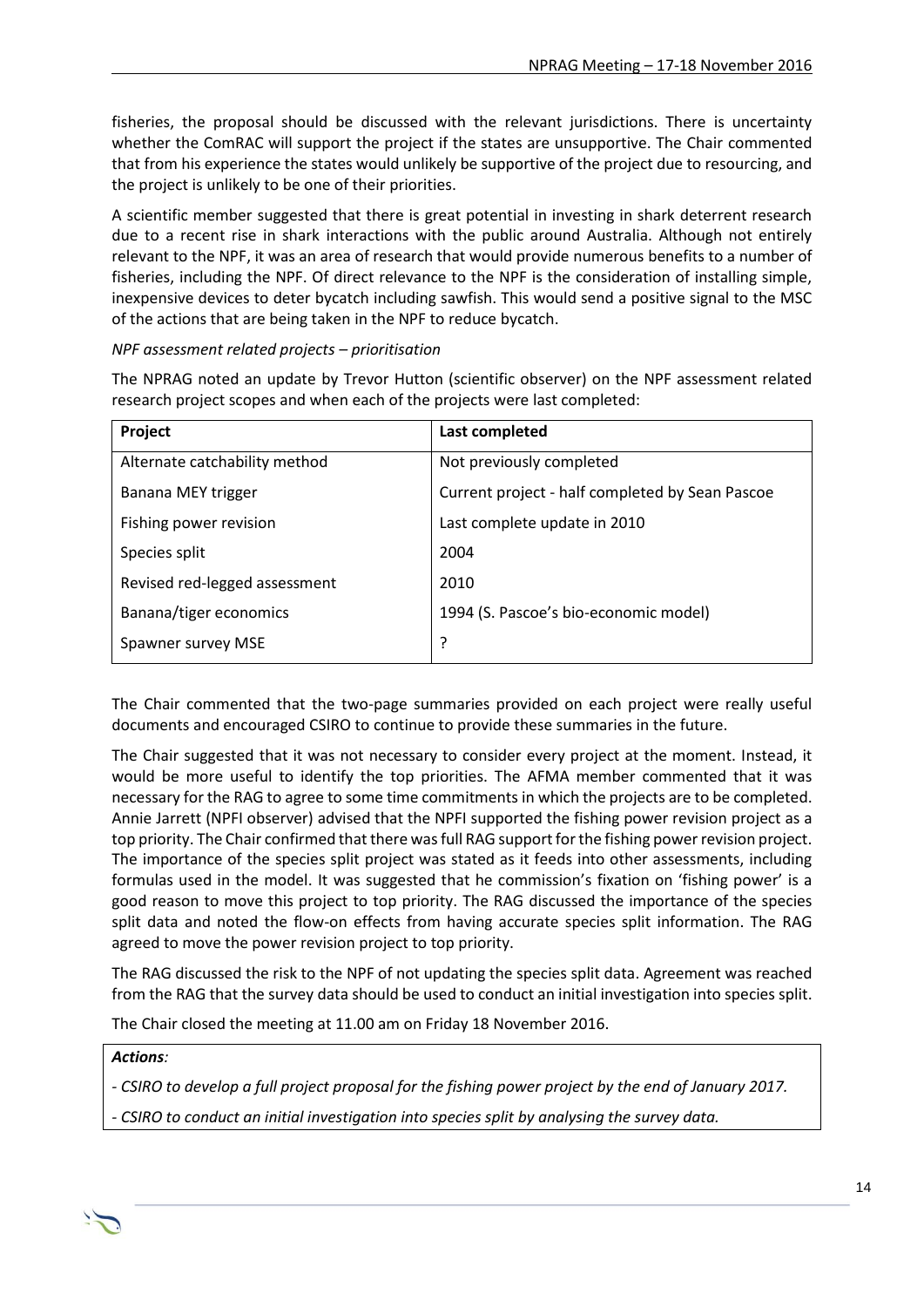#### **References**

Plaganyi, E., Miller, M., Upston, J., Moeseneder, C., Weeks, S., Kenyon, R., Hutton, T., Deng, R., Dennis, D. and Buckworth, R. 2016. Summary of the 2015 Joseph Bonaparte Gulf Red-legged Banana Prawn (*Penaeus indicus*) Fishery performance. Commonwealth Scientific and Industrial Research Organisation. Brisbane, Australia.

#### **List of Attachments**

- 1) NPRAG 17-18 November 2016 Declared Conflicts of Interest
- 2) NPRAG 17-18 November 2016 updated action items
- 3) NPRAG 17-18 November 2016 Annotated Agenda

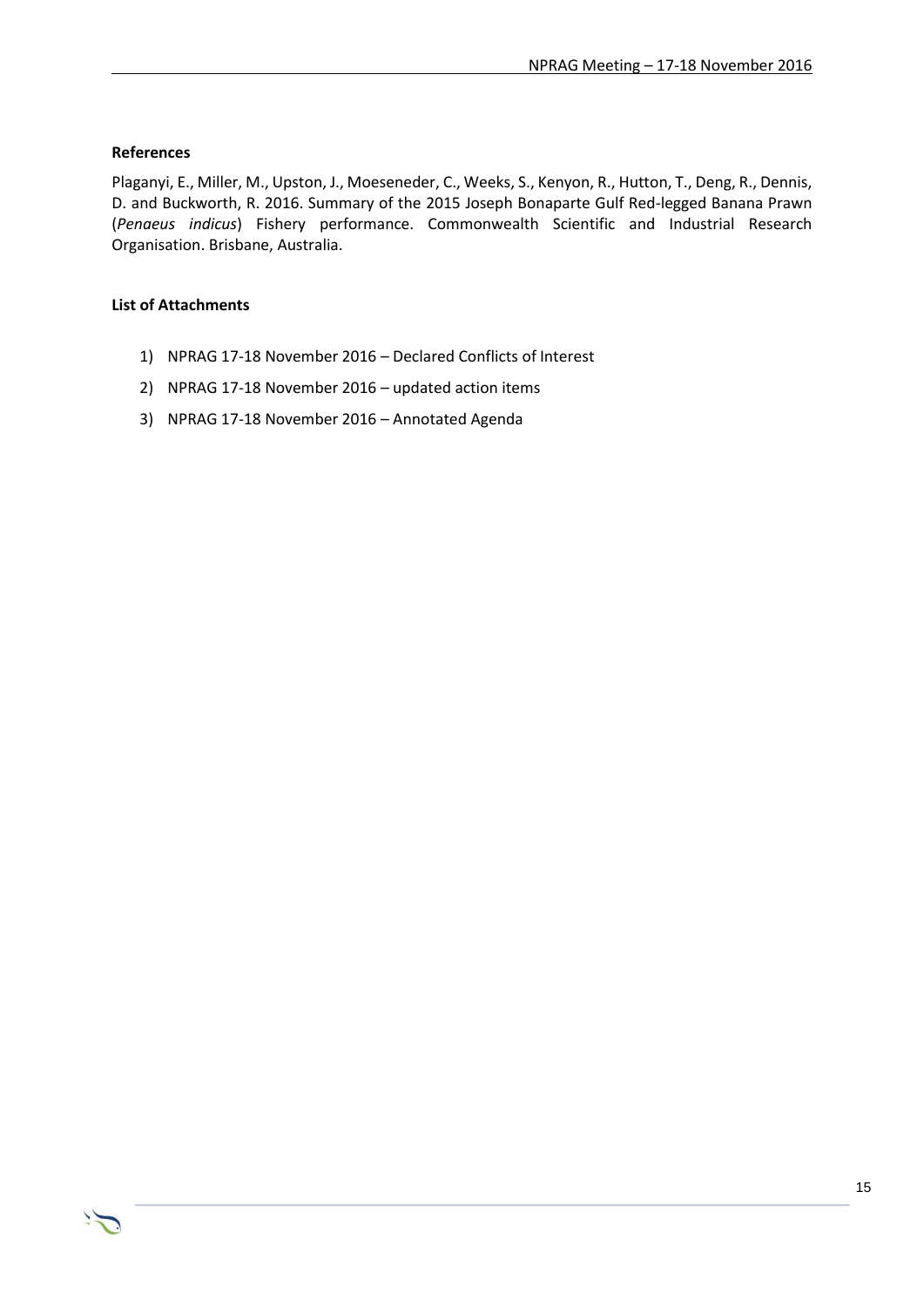#### **Attachment 1**

| <b>Name</b>                               | <b>Membership</b>        | <b>Interest Declared</b>                                                                                                                                                                                                                      |
|-------------------------------------------|--------------------------|-----------------------------------------------------------------------------------------------------------------------------------------------------------------------------------------------------------------------------------------------|
|                                           |                          | <b>NORMAC Scientific member</b>                                                                                                                                                                                                               |
| lan Knuckey                               |                          | <b>Fishwell Consulting Director</b>                                                                                                                                                                                                           |
|                                           | Chair                    | Fishwell Consulting has applied (via EOI) to<br>provide 8-10 observer days monitoring the tiger<br>prawn fishery. Company is associated with<br>electronic logbooks. Will review role as Chair<br>should research applications be successful. |
|                                           |                          | South East RAG Scientific Member                                                                                                                                                                                                              |
|                                           |                          | NT Research Advisory Committee (FRDC), Chair                                                                                                                                                                                                  |
| <b>Rik Buckworth</b>                      | <b>Scientific Member</b> | Aquatic Remote Biopsy Pty Ltd, Director                                                                                                                                                                                                       |
|                                           |                          | Researcher involved particularly in stock<br>assessment research in NPF. Has in the past and<br>may in future seek and receive funding for<br>research in the fishery.                                                                        |
| <b>David Brewer</b>                       | <b>Scientific Member</b> | Researcher. Has in the past and may in future seek<br>and receive funding for research in the fishery.                                                                                                                                        |
| Michael O'Brien<br><b>Industry Member</b> |                          | Employee of a company that owns statutory<br>fishing rights (SFRs) in the NPF.                                                                                                                                                                |
| lan Boot<br><b>Industry Member</b>        |                          | Managing Director of Austfish, a company which<br>operates NPF vessels. Has a commercial interest in<br>the fishery.                                                                                                                          |
| <b>Phil Robson</b>                        | <b>Industry Member</b>   | Employee of A Raptis and Sons, responsible for<br>managing NPF vessels & an NT demersal fish<br>trawler. Has provided charter for scientific surveys<br>in NPF (none of which are in JBG) in the past and<br>may in future.                   |
| <b>Tom Kompas</b>                         | Economic Member -<br>ANU | Research provider. Has in the past and may in<br>future seek and receive funding for research in the<br>fishery.                                                                                                                              |

#### **NPRAG Declared Conflicts of Interest**

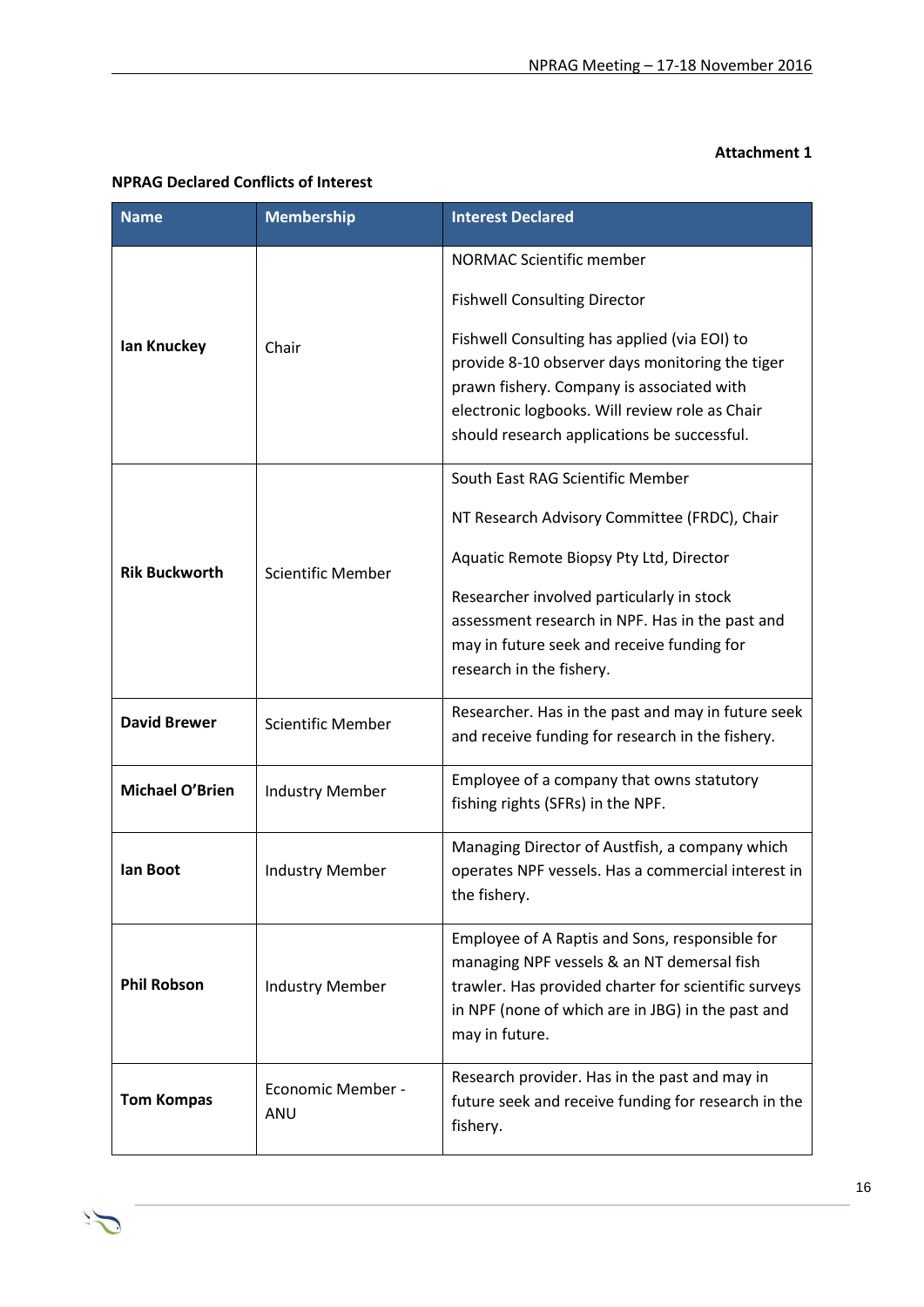| <b>Name</b>                                            | <b>Membership</b>                   | <b>Interest Declared</b>                                                                                                                                                      |
|--------------------------------------------------------|-------------------------------------|-------------------------------------------------------------------------------------------------------------------------------------------------------------------------------|
| <b>Shane Fava</b>                                      | <b>AFMA Member</b>                  | AFMA employee, no pecuniary interest in the<br>fishery                                                                                                                        |
| <b>Malcolm Haddon</b>                                  | Scientific Member -<br><b>CSIRO</b> | Research provider. Doesn't partake directly in<br>research in the NPF however.                                                                                                |
| <b>Stephen Eves</b>                                    | <b>Executive Officer</b><br>(AFMA)  | AFMA employee, no pecuniary interest in the<br>fishery                                                                                                                        |
| <b>Annie Jarrett</b><br>Observer - NPFI<br><b>NPFI</b> |                                     | CEO NPFI and a member of the MSC Stakeholder<br>Council. Some research items are of relevance to                                                                              |
| <b>Adrianne Laird</b><br>Observer - NPFI               |                                     | Employed as a contractor by NPFI. Some research<br>items are of relevance to NPFI                                                                                             |
| <b>Trevor Hutton</b>                                   | Observer - CSIRO                    | Research provider. Has in the past and may in<br>future seek and receive funding for research in the<br>fishery.                                                              |
| Eva<br>Plaganyi-Lloyd                                  | Observer - CSIRO                    | Research provider involved particularly in stock<br>assessment research in NPF. Has in the past and<br>may in future seek and receive funding for<br>research in the fishery. |
| <b>Roy Deng</b>                                        | Observer - CSIRO                    | Research provider involved particularly in stock<br>assessment research in NPF. Has in the past and<br>may in future seek and receive funding for<br>research in the fishery. |
| <b>Robert Curtotti</b>                                 | Observer - ABARES                   | Economics research provider. No current<br>pecuniary interest in fishery. Potential to seek and<br>receive funding for research in the fishery in<br>future.                  |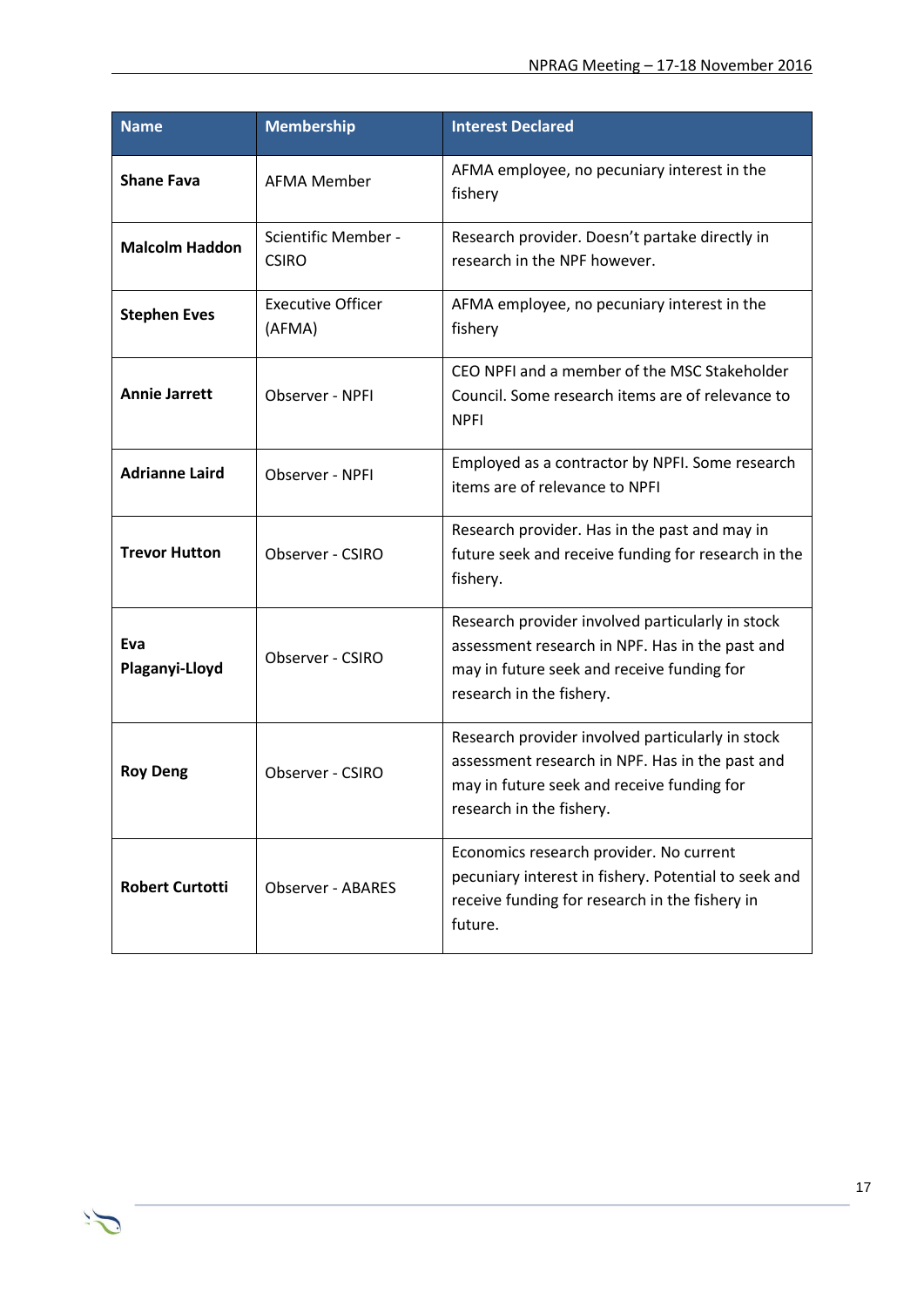#### **Attachment 2**

| <b>Item</b>    | Person responsible           | <b>Description of ACTION item</b>                                                                                                                                | <b>Progress</b>                                                                                                       |
|----------------|------------------------------|------------------------------------------------------------------------------------------------------------------------------------------------------------------|-----------------------------------------------------------------------------------------------------------------------|
|                | 3-4 March 2015 Meeting       |                                                                                                                                                                  |                                                                                                                       |
| $\mathbf{1}$   | <b>CSIRO</b>                 | Sean Pascoe to explore the<br>potential to run the MEY<br>calculation without including<br>fixed costs.                                                          | Ongoing                                                                                                               |
|                | 12-13 November 2015 Meeting  |                                                                                                                                                                  |                                                                                                                       |
| $\overline{2}$ | <b>NPRAG</b>                 | NPRAG to examine further the<br>question of consistent bias in<br>boats upon completion of Sean<br>Pascoe's students research<br>into boat level MEY factors     | <b>Ongoing</b> - update provided by Sean<br>Pascoe in agenda item 6.                                                  |
|                | 17 March 2016 Teleconference |                                                                                                                                                                  |                                                                                                                       |
| 5              | Industry/CSIRO               | Industry members to provide<br>boxes of red-legged banana<br>prawns from the Joseph<br>Bonaparte Gulf to CSIRO for<br>catch composition and size<br>analysis.    | <b>Complete</b> - discussion regarding<br>further red leg banana data analysis<br>from the JGB had at agenda item 10. |
|                | 18 May 2016 Meeting          |                                                                                                                                                                  |                                                                                                                       |
| 6              | <b>NPRAG Chair</b>           | Write letter thanking Don<br>Bromhead for his work as the<br>NPRAG EO.                                                                                           | Complete - letter with Ian K. to<br>sign.                                                                             |
| $\overline{7}$ | AFMA/CSIRO                   | Upload research reports<br>relevant to the NPF to the<br>Govdex site.                                                                                            | <b>Ongoing - RAG to decide what</b><br>papers would be useful to upload.                                              |
| 8              | AFMA                         | Provide a written annual<br>summary of observer<br>monitoring that provides<br>methods, results and spatial<br>distribution (use SESSF report<br>as a template). | <b>Ongoing</b> – to be completed out of<br>session before next NPRAG meeting.                                         |

#### **Action Items**

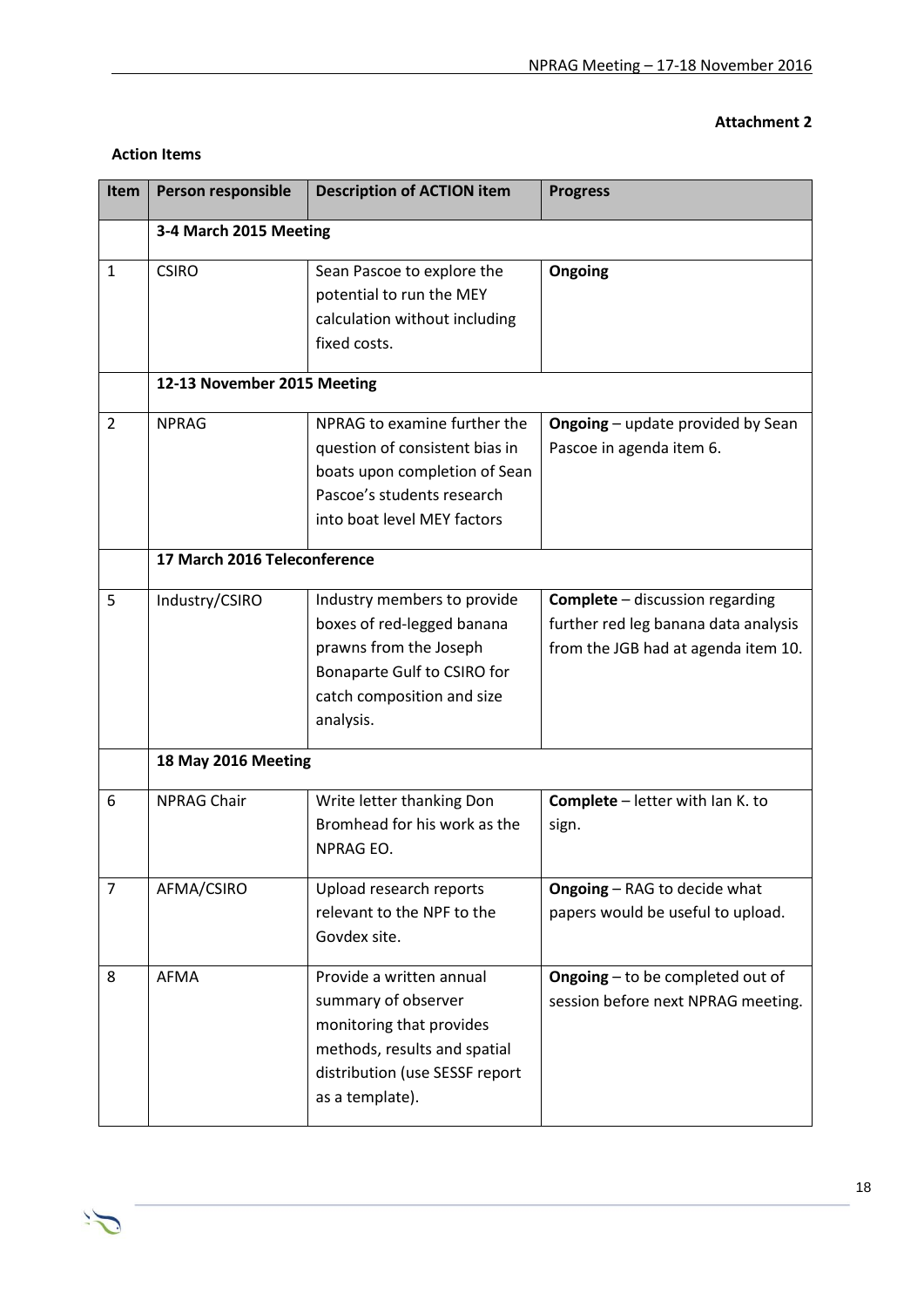| <b>Item</b> | Person responsible      | <b>Description of ACTION item</b>                                                                                                                                                                                                | <b>Progress</b>                                                                                                                                                  |
|-------------|-------------------------|----------------------------------------------------------------------------------------------------------------------------------------------------------------------------------------------------------------------------------|------------------------------------------------------------------------------------------------------------------------------------------------------------------|
| 9           | AFMA                    | Notify NPRAG when NPF<br>shapefiles are available online<br>for downloading directly to<br>vessels.                                                                                                                              | Ongoing - to be completed by<br>1 March 2017.                                                                                                                    |
| 10          | <b>AFMA</b>             | Circulate main points from the<br>ACIG review of the ERA/ERM<br>framework to NPRAG.                                                                                                                                              | Complete                                                                                                                                                         |
| 11          | <b>NPRAG</b>            | Review the NPF Harvest<br>Strategy before the 2017<br>season to advise on inputs and<br>decision rules ahead of making<br>recommendations for the 2017<br>tiger prawn fishery season.                                            | <b>Ongoing - Annie Jarrett to report</b><br>back to RAG on industry's appetite<br>to increase effort and some<br>available options at the next NPRAG<br>meeting. |
| 12          | <b>CSIRO/Tom Kompas</b> | Conduct a sensitivity analysis<br>of the 2016 model predictions<br>using actual economic prawn<br>price and fuel cost data which<br>is collected during November<br>2016, with new economic<br>information provided in<br>March. | <b>Ongoing</b> – occurs as part of the MEY<br>within season trigger setting<br>process.                                                                          |
| 13          | <b>CSIRO</b>            | Send final tiger prawn stock<br>assessment, supporting<br>PowerPoint, fishing power<br>analysis reports and<br>presentation on the pre-<br>season survey results.                                                                | Complete                                                                                                                                                         |
| 14          | AFMA                    | Confirm if observers are<br>estimating the total codend<br>weight or using the boxed<br>weight recorded on logsheets.                                                                                                            | <b>Complete</b> – estimates are of codend<br>weight.                                                                                                             |
| 15          | AFMA                    | Update observer manual to<br>include most up-to-date<br>handling and data collection<br>techniques and send updated<br>list of items recorded to<br>NPRAG.                                                                       | On-going-to be completed before<br>start of 2017 season.                                                                                                         |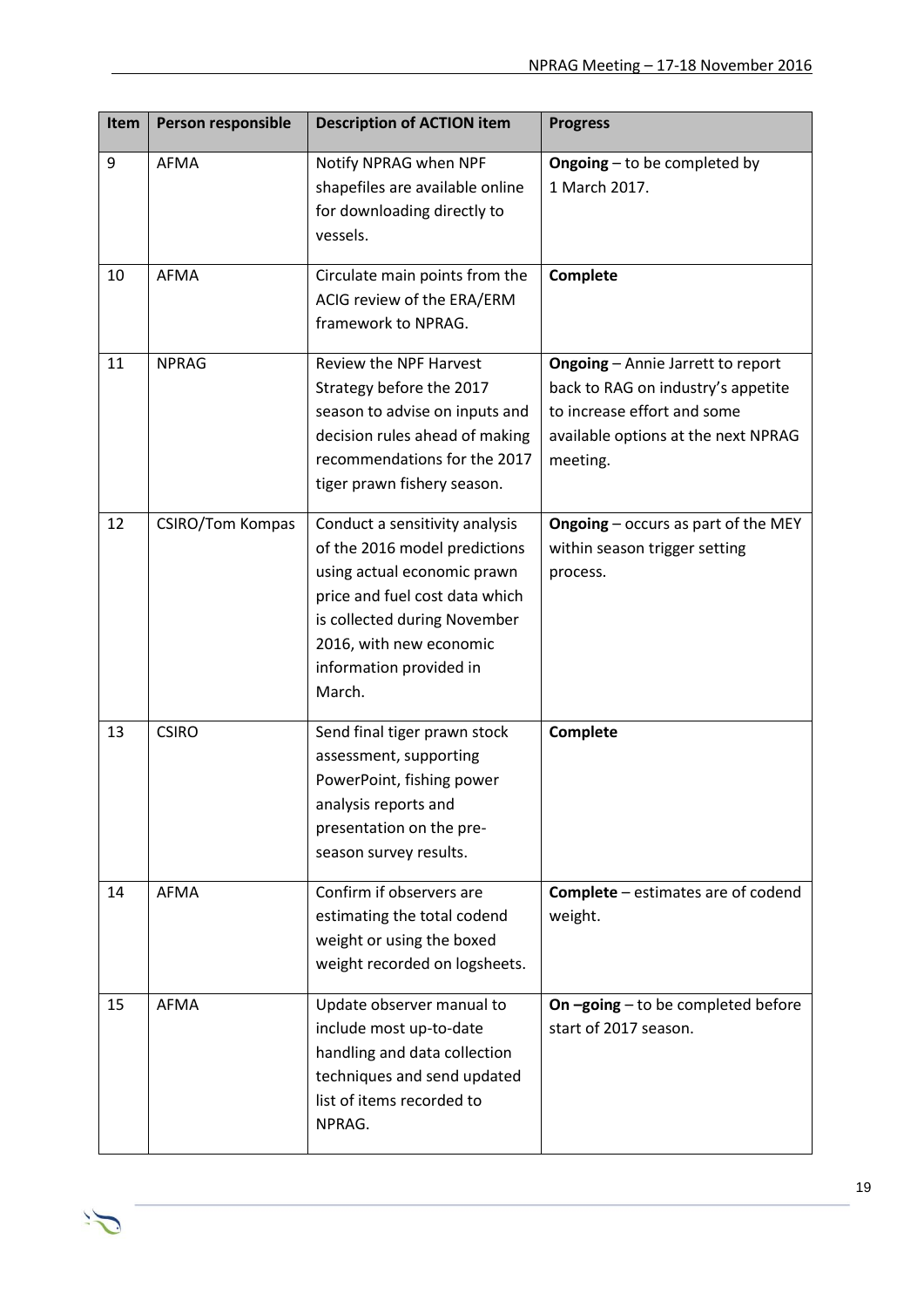| Item | Person responsible                              | <b>Description of ACTION item</b>                                                                                                                                                                                     | <b>Progress</b>                                  |
|------|-------------------------------------------------|-----------------------------------------------------------------------------------------------------------------------------------------------------------------------------------------------------------------------|--------------------------------------------------|
| 16   | <b>AFMA</b>                                     | Clarify why species such as sea<br>jellies and benthos are being<br>collected and remove if not<br>necessary.                                                                                                         | Complete                                         |
| 17   | CSIRO/Michelle<br>Burford/NPRAG/<br><b>NPFI</b> | Industry to co-fund the<br>additional research<br>component of the NESP<br>project. NPFI, CSIRO and<br>Michelle Burford to develop a<br>project proposal for ComRAC<br>consideration.                                 | Complete                                         |
|      |                                                 | <b>CSIRO and Michelle Burford to</b><br>meet with NAWRA project<br>leader to discuss if knowledge<br>gaps exist and whether data<br>from the NAWRA project can<br>be used in the NESP project.<br>Report back to RAG. |                                                  |
|      |                                                 | Depending on the above<br>discussion outcomes:<br>NPRAG/NPFI to write letter to<br>NAWRA identifying the value<br>of collecting this data to help<br>inform future decisions.                                         |                                                  |
| 18   | NPFI/CSIRO/Tom<br>Kompas                        | Complete retrospective<br>analysis of banana prawn<br>trigger in Feb/March 2017 and<br>present to NPRAG.                                                                                                              | <b>Ongoing</b> - waiting on data.                |
| 19   | <b>CSIRO</b>                                    | Estimate price for conducting a<br>banana prawn fishery fishing<br>power analysis and report<br>back to NPRAG.                                                                                                        | <b>Complete</b> - discussed at agenda<br>item 9. |
| 20   | AFMA                                            | Update the priority<br>assessment research projects<br>list to include when the topic<br>areas were last completed.                                                                                                   | Complete                                         |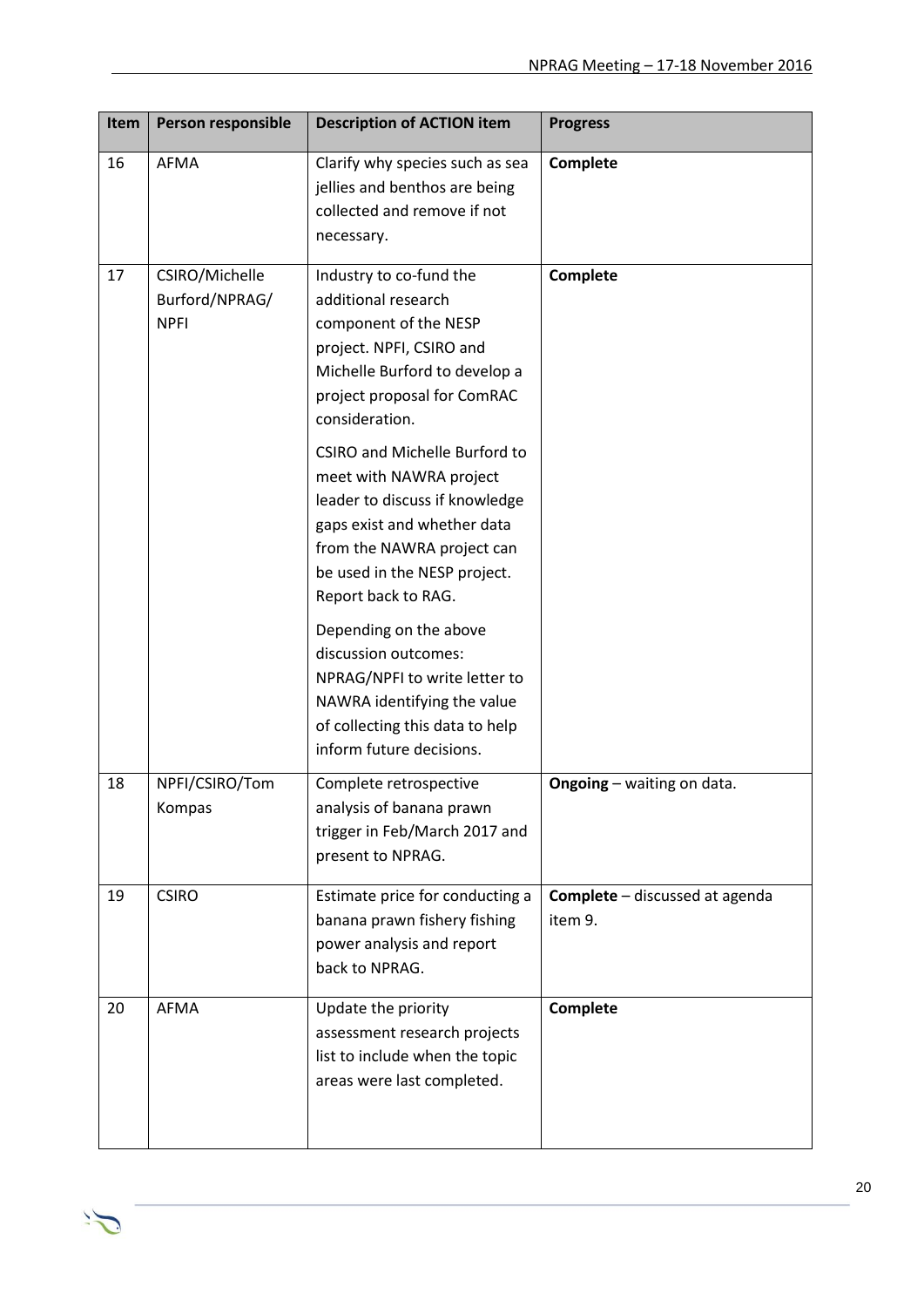| Item | Person responsible | <b>Description of ACTION item</b>                                                                                                                                                                                                                                                                                                                                                 | <b>Progress</b>                                                                                                                                                                                                                                                     |
|------|--------------------|-----------------------------------------------------------------------------------------------------------------------------------------------------------------------------------------------------------------------------------------------------------------------------------------------------------------------------------------------------------------------------------|---------------------------------------------------------------------------------------------------------------------------------------------------------------------------------------------------------------------------------------------------------------------|
| 21   | <b>NPRAG</b>       | Reassess the research<br>priorities at the next face-to-<br>face meeting to establish a<br>schedule of improvements to<br>be made to the stock<br>assessment.                                                                                                                                                                                                                     | Ongoing                                                                                                                                                                                                                                                             |
| 22   | <b>AFMA</b>        | Discuss the mangrove die-off<br>with the Department of<br>Agriculture and Water<br>Resources and Premier and<br>Cabinet. Confirm to whom it<br>has been reported. Contact<br>the Australian Mangrove and<br>Saltmarsh Network of the<br>James Cook University to see<br>what results they got from the<br>March/April 2016 testing they<br>conducted and report back to<br>NPRAG. | Complete/Ongoing - update<br>provided at agenda item 7-<br>ongoing topic to be discussed at<br>each meeting.                                                                                                                                                        |
| 23   | <b>AFMA</b>        | Confirm how long e-<br>monitoring footage kept for<br>and able to be accessed<br>through FOI.                                                                                                                                                                                                                                                                                     | <b>Complete</b> - Under the National<br>Archives Act, AFMA is required to<br>hold onto all information for at least<br>7 yrs and as part of the<br>implementation an exemption was<br>sought (and granted) for AFMA to<br>destroy the video data after 6<br>months. |
| 24   | <b>NPRAG Chair</b> | Send link for shark handling<br>guide video to NPRAG.                                                                                                                                                                                                                                                                                                                             | <b>Ongoing</b> - link will be sent before<br>next meeting.                                                                                                                                                                                                          |
| 25   | AFMA               | Discuss with Queensland<br><b>Fisheries and Torres Prawn</b><br>about why they aren't<br>implementing the US<br>recommended changes to the<br>TED regulations.                                                                                                                                                                                                                    | Complete                                                                                                                                                                                                                                                            |
| 26   | NPFI/AFMA          | Write report including<br>scientific analysis of results<br>following trials of Kon's double<br>fish eye.                                                                                                                                                                                                                                                                         | Complete - full report will be<br>available by mid-December.                                                                                                                                                                                                        |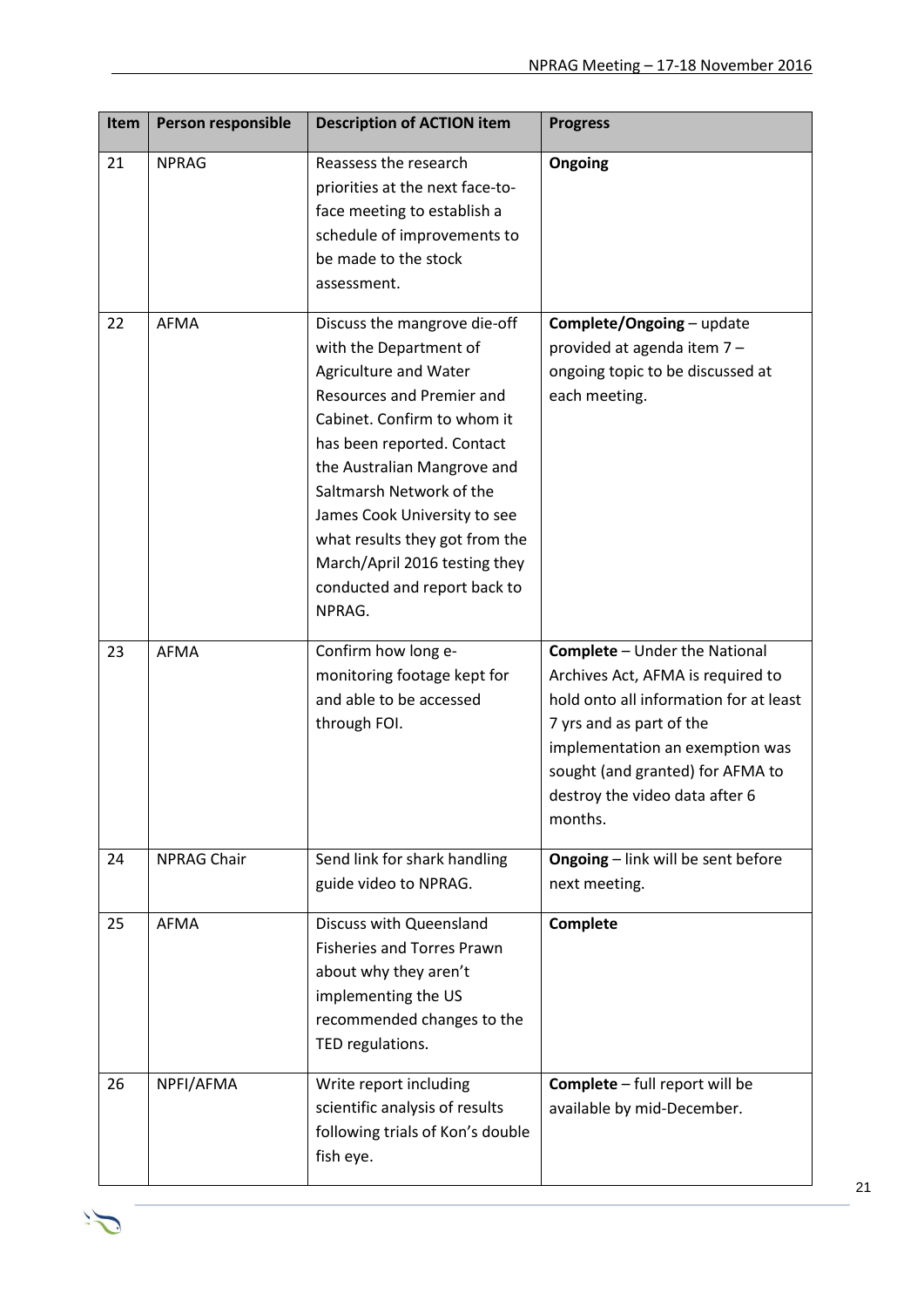| <b>Item</b> | Person responsible                  | <b>Description of ACTION item</b>                                                                                                                                                                                                                      | <b>Progress</b>                                             |
|-------------|-------------------------------------|--------------------------------------------------------------------------------------------------------------------------------------------------------------------------------------------------------------------------------------------------------|-------------------------------------------------------------|
| 27          | <b>CSIRO</b><br>(David Brewer)/NPFI | Identify the top 3 bycatch<br>reduction devices to be further<br>tested for effectiveness. NPFL<br>to lead this project and<br>Austfish to test 1 or 2 of these<br>devices.<br>CSIRO to send results from the<br>PNG bycatch trials when<br>finalised. | Ongoing                                                     |
| 28          | NPRAG Chair/EO                      | Write Chairs summary for<br>distribution to NORMAC.                                                                                                                                                                                                    | <b>Complete</b> – Ian K. agreed to keep<br>writing summary. |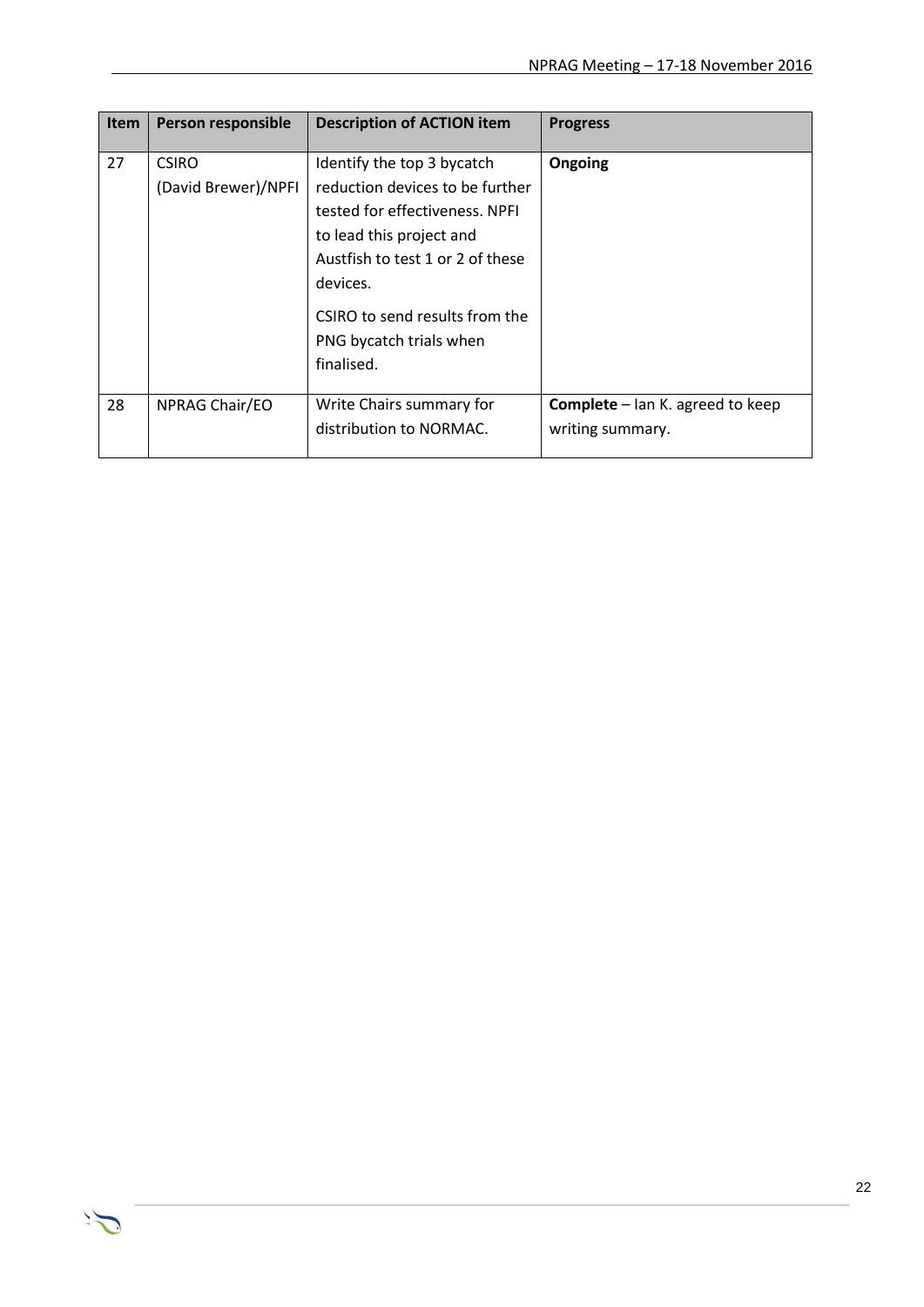#### **Attachment 3**

### **Northern Prawn Fishery Resource Assessment Group Agenda**

#### **Brisbane Riverview Hotel** (Corner Kingsford Smith Drive and Hunt Street, Hamilton Queensland, Australia, 4007)

17-18 November 2016 (09:00 am start)

| Item                                                                                                                                                                                                                                                                                                                                                                                                                                                                   | Responsibility  | Paper |
|------------------------------------------------------------------------------------------------------------------------------------------------------------------------------------------------------------------------------------------------------------------------------------------------------------------------------------------------------------------------------------------------------------------------------------------------------------------------|-----------------|-------|
| Introduction/ Meeting Management<br>1.<br>Welcome<br>Adoption of agenda<br>Declaration of interests<br>Minutes from previous meetings                                                                                                                                                                                                                                                                                                                                  | Chair           | Yes   |
| <b>Action Items</b><br>2.<br>Outcomes: RAG to note progress on action items from<br>previous meetings and provide feedback and comments<br>where appropriate.                                                                                                                                                                                                                                                                                                          | <b>AFMA</b>     | Yes   |
| 3.<br><b>Update Reports</b><br>Industry<br><b>BRD Trial Update</b><br>$\circ$<br><b>MSC Update</b><br>$\circ$<br>AFMA<br>Observer program market testing<br>$\circ$<br>NT offshore net and line fishery<br>$\circ$<br>ERA/ERM update<br>$\circ$<br>HSP and Bycatch policies update<br>$\circ$<br>Science standards update<br>$\circ$<br>Bycatch mistreatment update<br>$\circ$<br>US TED inspections<br>$\circ$<br>Outcomes: The RAG notes the various update reports. | NPFI/CSIRO/AFMA | Yes   |
| Tiger prawn assessment<br>4.<br>Update on assessment/improvements<br>Timeline of data provision and assessment<br>Outcomes: That the RAG notes that 2017 is a non-<br>assessment year and considers the success of the 2016<br>season as the model run may need to be modified in<br>response to lower than expected tiger prawn production for<br>2016 (based on industry feedback - effort pattern inputs).                                                          | <b>CSIRO</b>    | Yes   |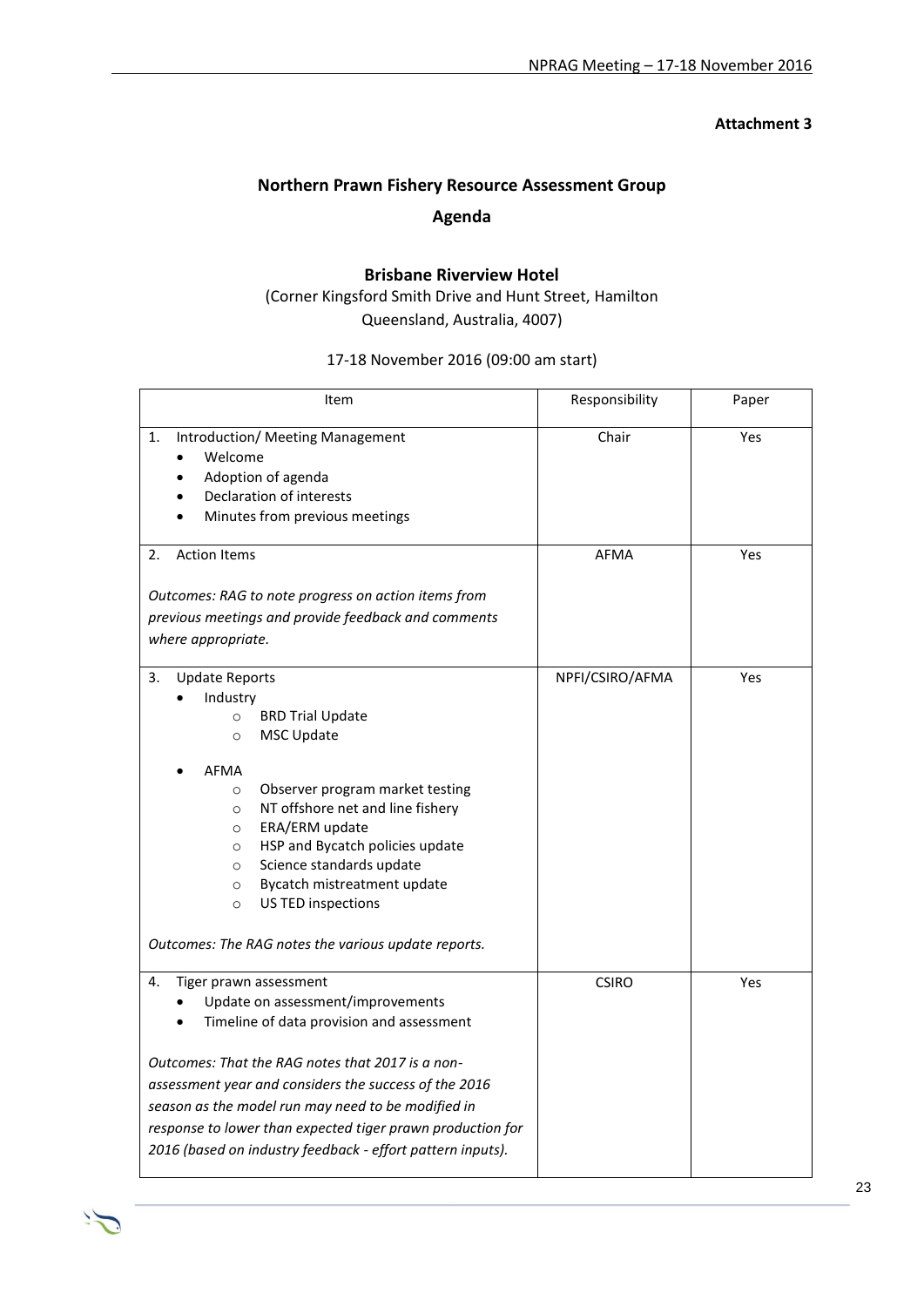| 5.<br>AFMA Commission outcome - Autonomous Adjustment<br>Review of AFMA Commission recommendation<br>Review of current NPF assessment inputs as<br>potential indicators<br>Development of recommendation to NORMAC<br>Outcomes: That the RAG discusses the AFMA Commission<br>recommendation regarding indicators, agrees on an<br>appropriate form and application of indicator and develops<br>a recommendation for consideration by NORMAC.                                                           | AFMA         | Yes                     |
|----------------------------------------------------------------------------------------------------------------------------------------------------------------------------------------------------------------------------------------------------------------------------------------------------------------------------------------------------------------------------------------------------------------------------------------------------------------------------------------------------------|--------------|-------------------------|
| Banana Prawn fishery update<br>6.<br>Banana prawn fishery efficiency analysis (boat level<br>MEY analysis; Action item $-2$ )<br>Retrospective partial check on this year's in-season<br>trigger given current economic situation (e.g. price)<br>Outcomes: The RAG to note the results of the CSIRO boat<br>level MEY analysis and consider its potential application in<br>the management of the banana prawn fishery.<br>The RAG reviews the economic inputs used for the 2016<br>in-season triggers. | <b>CSIRO</b> | Yes                     |
| 7.<br>Northern waters impacts update<br>CSIRO update on current research project<br>NESP update on current research project<br>Outcomes: That the RAG notes the updates on the current<br>northern waters research projects.                                                                                                                                                                                                                                                                             | <b>CSIRO</b> | Presentation<br>(CSIRO) |
| Review of current season dates<br>8.<br>Options to extend seasons based on assessment<br>outputs and capacity of the fishery to achieve MEY<br>Outcomes: That the RAG discusses recent effort in the NPF<br>(relative effort at MEY) and the potential need to review<br>season lengths.                                                                                                                                                                                                                 | <b>AFMA</b>  | No                      |
| 9.<br>Research Project priorities<br>NPF assessment related research projects -<br>(prioritisation)<br>ARC/ComRAC update<br>Outcomes: That the RAG discusses the assessment related<br>research projects and their priority and are updated on the                                                                                                                                                                                                                                                       | CSIRO/AFMA   | Yes                     |